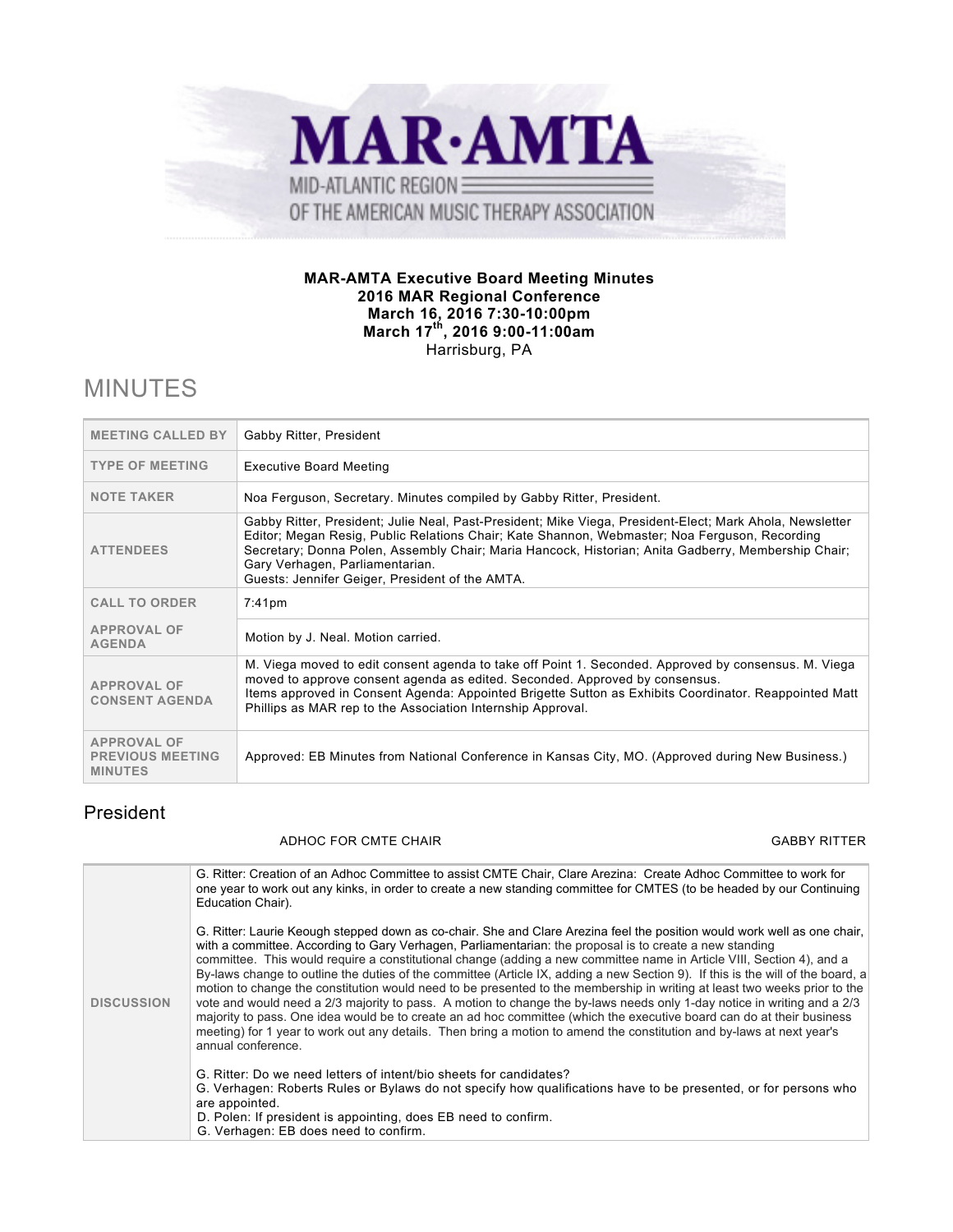|                    | G. Ritter: Clare presents the following people to be appointed to her AdHoc, with the above stated terms:<br>Chair: Clare Arezina, Members:<br>Laurie Keough--Nazareth College, AMTA Co-CEC, Rochester NY<br>Mike Viega-SUNY New Paltz, MAR President-Elect, Downstate NY<br>Roia Rafieyan--Adult Mental Health/ID/DD, New Jersey<br>Amy Rogers Smith--Business Owner/Clinician, WVU, WV<br>Jenny Swanson-Hospice Clinician, VPCP-Elect, Philadelphia Area<br>Jillian Argue--Hospice/Palliative Care Clinician, DE |
|--------------------|--------------------------------------------------------------------------------------------------------------------------------------------------------------------------------------------------------------------------------------------------------------------------------------------------------------------------------------------------------------------------------------------------------------------------------------------------------------------------------------------------------------------|
| <b>CONCLUSIONS</b> | Approved.                                                                                                                                                                                                                                                                                                                                                                                                                                                                                                          |
|                    |                                                                                                                                                                                                                                                                                                                                                                                                                                                                                                                    |
|                    |                                                                                                                                                                                                                                                                                                                                                                                                                                                                                                                    |

| <b>ACTION ITEMS</b>                                                                                                                                                              | <b>PERSON RESPONSIBLE</b>     | <b>DEADLINE</b>        |
|----------------------------------------------------------------------------------------------------------------------------------------------------------------------------------|-------------------------------|------------------------|
| AdHoc to work for one year term, to present new<br>constitution/bylaws/policies/procedures changes to the Executive Board at<br>the 2017 MAR conference Executive Board Meeting. | Clare Arezina, Chair of AdHoc | 2017 EBoard<br>Meeting |

#### FALL MEETING DETAILS **GABBY RITTER**

| <b>DISCUSSION</b>   | The fall Executive Board Meeting will be held in Elizabethtown, PA September 9th-10th. The hope was Immaculata<br>could host us for this meeting, but they could not accommodate us at this time. |                           |                 |
|---------------------|---------------------------------------------------------------------------------------------------------------------------------------------------------------------------------------------------|---------------------------|-----------------|
| <b>CONCLUSIONS</b>  |                                                                                                                                                                                                   |                           |                 |
| <b>ACTION ITEMS</b> |                                                                                                                                                                                                   | <b>PERSON RESPONSIBLE</b> | <b>DEADLINE</b> |
|                     |                                                                                                                                                                                                   |                           |                 |

#### BUDGET LINES GABBY RITTER

| <b>DISCUSSION</b>                                                   | AMTA is requested we contribute to the archives – we ran out of time to talk about it at national conference.<br>There are 2 budget lines that we have yet to use. M. Viega as President-Elect, and myself as President, have<br>decided to reallocate these as follows (these lines are President controlled, and therefor are at the President's<br>$discretion$ ) – 1: philanthropy \$150 budgeted - decided donate \$100 to student fund for fundraising, \$50 to AMTA for<br>archives. 2 community service \$150 budgeted – we have used this for disaster relief for a member who lost<br>instruments due to a theft. |  |  |
|---------------------------------------------------------------------|-----------------------------------------------------------------------------------------------------------------------------------------------------------------------------------------------------------------------------------------------------------------------------------------------------------------------------------------------------------------------------------------------------------------------------------------------------------------------------------------------------------------------------------------------------------------------------------------------------------------------------|--|--|
| <b>CONCLUSIONS</b>                                                  | Board is in agreement that this was a good use of leftover funds.                                                                                                                                                                                                                                                                                                                                                                                                                                                                                                                                                           |  |  |
| <b>PERSON RESPONSIBLE</b><br><b>ACTION ITEMS</b><br><b>DEADLINE</b> |                                                                                                                                                                                                                                                                                                                                                                                                                                                                                                                                                                                                                             |  |  |
|                                                                     |                                                                                                                                                                                                                                                                                                                                                                                                                                                                                                                                                                                                                             |  |  |

# DIVERSITY AND MULTICULTURALISM<br>COMMITTEE

#### **GABBY RITTER**

| <b>DISCUSSION</b>                                                   | The MAR has been asked to appoint a professional member to the Diversity and Multiculturalism Committee.<br>Marisol Norris and Sandra Raymos-Watt have expressed interest. Students have also expressed interest and the<br>committee may consider Amy Tenney (student) as a non-voting member due to her background in immigration law.<br>After discussion, the board elected to appoint Marisol Norris to this committee. |  |  |
|---------------------------------------------------------------------|------------------------------------------------------------------------------------------------------------------------------------------------------------------------------------------------------------------------------------------------------------------------------------------------------------------------------------------------------------------------------------------------------------------------------|--|--|
| <b>CONCLUSIONS</b>                                                  | Approved. Marisol Norris appointed.                                                                                                                                                                                                                                                                                                                                                                                          |  |  |
| <b>ACTION ITEMS</b><br><b>PERSON RESPONSIBLE</b><br><b>DEADLINE</b> |                                                                                                                                                                                                                                                                                                                                                                                                                              |  |  |
|                                                                     |                                                                                                                                                                                                                                                                                                                                                                                                                              |  |  |

#### NEW POLICIES: SECRETARY AND PRESIDENT GABBY RITTER GABBY RITTER

### **DISCUSSION** New procedures related to the Secretary position were drafted and reviewed with the board. Most items dealt with timelines for duties. The board made suggestions on some wording and timeline changes. Changes were adopted. President procedures are being created in order to inform potential board members and appointed members of their job duties and expectations so potential volunteers would be knowledgeable of duties before accepting positions. This is a work in progress and will be presented at a later date for approval. **CONCLUSIONS** Secretary Policies were approved as amended. President procedures are still being created.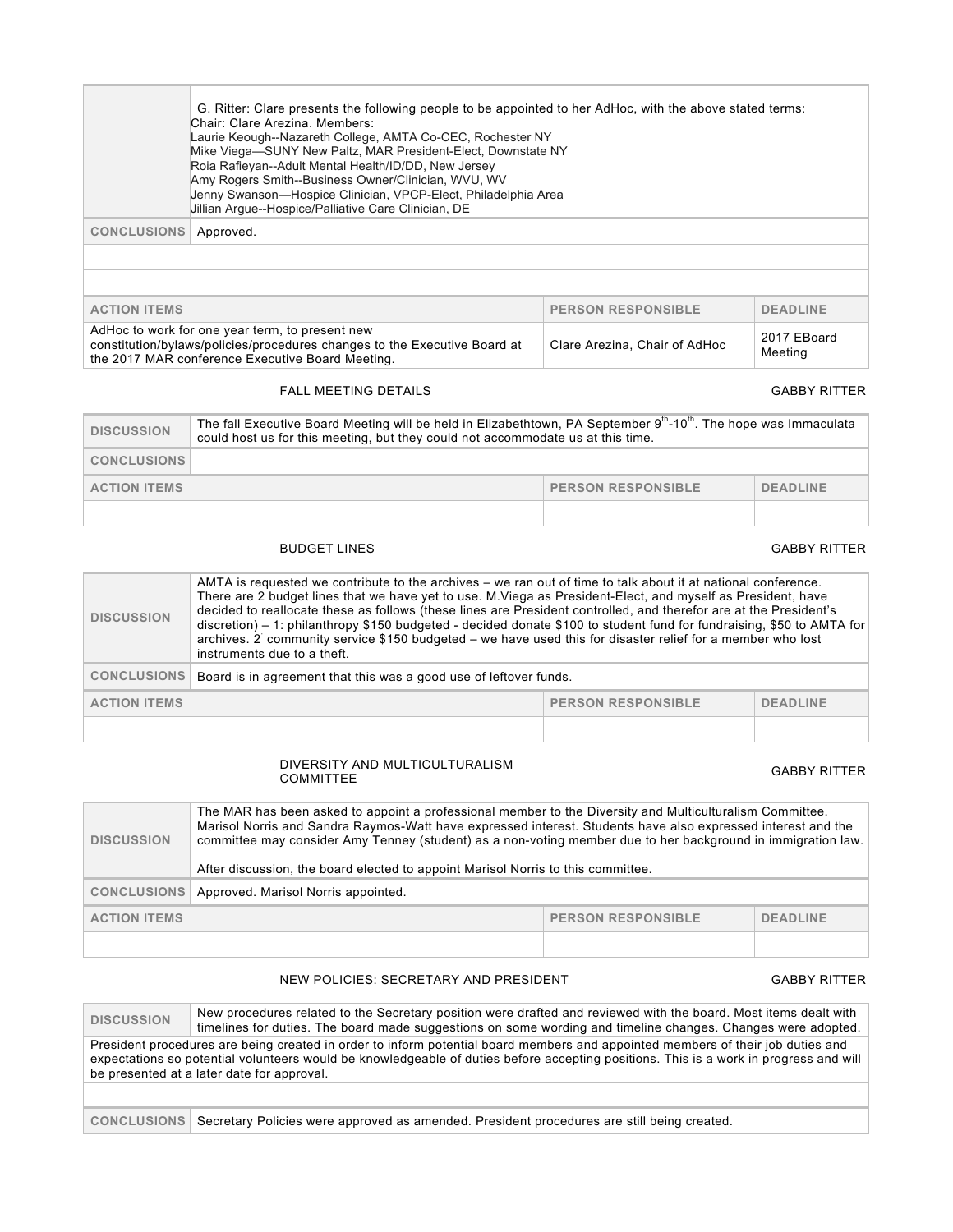| <b>ACTION ITEMS</b>                                      | <b>PERSON RESPONSIBLE</b>   | <b>DEADLINE</b>     |
|----------------------------------------------------------|-----------------------------|---------------------|
| Complete President procedures for approval by the board. | Gabby Ritter & Noa Ferguson | <b>Fall Meeting</b> |
|                                                          |                             |                     |

## AMTA PRESIDENT TRAVEL COSTS TO MAR: GABBY RITTER

|                     | G. Ritter received an email from the AMTA regarding costs to attend our MAR conference requesting<br>reimbursement for travel. The MAR has already provided a comped hotel room for her stay, comped registration,<br>the MAR dinner, and an additional dinner. Since M. Viega's term as conference planner, we have not had a<br>presidential visit. G. Ritter would like to open dialogue regarding payment for presidential costs as a follow-up to<br>email conversations regarding these costs (in which concensus could not be reached). |  |  |  |
|---------------------|------------------------------------------------------------------------------------------------------------------------------------------------------------------------------------------------------------------------------------------------------------------------------------------------------------------------------------------------------------------------------------------------------------------------------------------------------------------------------------------------------------------------------------------------|--|--|--|
|                     | Since the original discussion, G. Ritter discovered that other regions do pay for the president's travel to and from<br>conferences, as well as providing the other things already discussed.                                                                                                                                                                                                                                                                                                                                                  |  |  |  |
|                     | M. Viega states he does not recall us doing this in the past.                                                                                                                                                                                                                                                                                                                                                                                                                                                                                  |  |  |  |
|                     | G. Verhagen: a long time ago, we would invite the AMTA president every other year. If we invited them, then we<br>covered travel costs and attendance fees. If they chose to come on the off years, then they would pay the fees. D.<br>Polen agrees that this was the case.                                                                                                                                                                                                                                                                   |  |  |  |
|                     | G. Ritter: at the regional presidents meeting, regional presidents were told they needed to invite the president. (Not<br>that the MAR would not, but it was an expectation from the AMTA.)                                                                                                                                                                                                                                                                                                                                                    |  |  |  |
|                     | T. Winter: we need to be transparent about how to handle this, and it is very important information.                                                                                                                                                                                                                                                                                                                                                                                                                                           |  |  |  |
| <b>DISCUSSION</b>   | G. Ritter: it is my understanding that you try to go to each region once during your term. Is that listed in the bylaws<br>as a presidential duty?                                                                                                                                                                                                                                                                                                                                                                                             |  |  |  |
|                     | J. Geiger: not sure if it is directly stated in the bylaws as a duty. But it has been a discussion and yes, the AMTA<br>president does try and visit each region once during their term. J. Geiger is visiting 5 of 7 regions during her first<br>year term, and is attempting to be mindful of her time, as well as the financial resources of regions as she books<br>travel (attempting to be as thrifty as possible).                                                                                                                      |  |  |  |
|                     | G. Ritter: would like it stated in the minutes that at no time has J. Geiger pressured the MAR in any way to pay for<br>her travel. She merely submitted the information, as she does/has done for every other region. Additionally, she did<br>book inexpensive travel.                                                                                                                                                                                                                                                                       |  |  |  |
|                     | J. Geiger: would like to encourage having these discussions and dialogues, as communication is important. She<br>wants to ensure communication is open.                                                                                                                                                                                                                                                                                                                                                                                        |  |  |  |
|                     | G. Ritter consulted with Deb Benkovitz (regional presidents rep) as well as Andi Farbman and learned it is not a<br>"rule" that regions should pay for the travel, but historically it has been paid for through regional budgeting.                                                                                                                                                                                                                                                                                                           |  |  |  |
|                     | G. Ritter proposes that this year, the MAR pays the travel (\$384.73), and then create an ad-hoc committee to work<br>on this for the future, to create thoughtful policies and procedures, with appropriate budget lines, for future<br>presidential visits.                                                                                                                                                                                                                                                                                  |  |  |  |
| <b>CONCLUSIONS</b>  | Motion carried to pay the costs for the 2016 conference visit: "Not to exceed \$400.00."                                                                                                                                                                                                                                                                                                                                                                                                                                                       |  |  |  |
| <b>ACTION ITEMS</b> | <b>PERSON RESPONSIBLE</b><br><b>DEADLINE</b>                                                                                                                                                                                                                                                                                                                                                                                                                                                                                                   |  |  |  |
|                     |                                                                                                                                                                                                                                                                                                                                                                                                                                                                                                                                                |  |  |  |

#### ADHOC FOR PRESIDENTIAL VISITS **Example 20 and SASS** GABBY RITTER

|                   | Motion to create an AdHoc committee to begin working on policies, procedures and budgeting needs for<br>presidential visits to the MAR conferences, with recommendations to be presented in one year, at the 2017 MAR<br>conference. Goals would include to decide who is responsible for what costs (the MAR or the AMTA) and to share<br>this information with the AMTA as well, for their budgeting needs. |
|-------------------|---------------------------------------------------------------------------------------------------------------------------------------------------------------------------------------------------------------------------------------------------------------------------------------------------------------------------------------------------------------------------------------------------------------|
| <b>DISCUSSION</b> | J. Neal: if the AMTA could share with us what verbiage does exist regarding attending meetings, that would be<br>helpful.                                                                                                                                                                                                                                                                                     |
|                   | G. Verhagen: the purpose of inviting the AMTA president was to share the state of the national association with the<br>region, to make that information accessible to regional members that may not be able to access national-level<br>information.                                                                                                                                                          |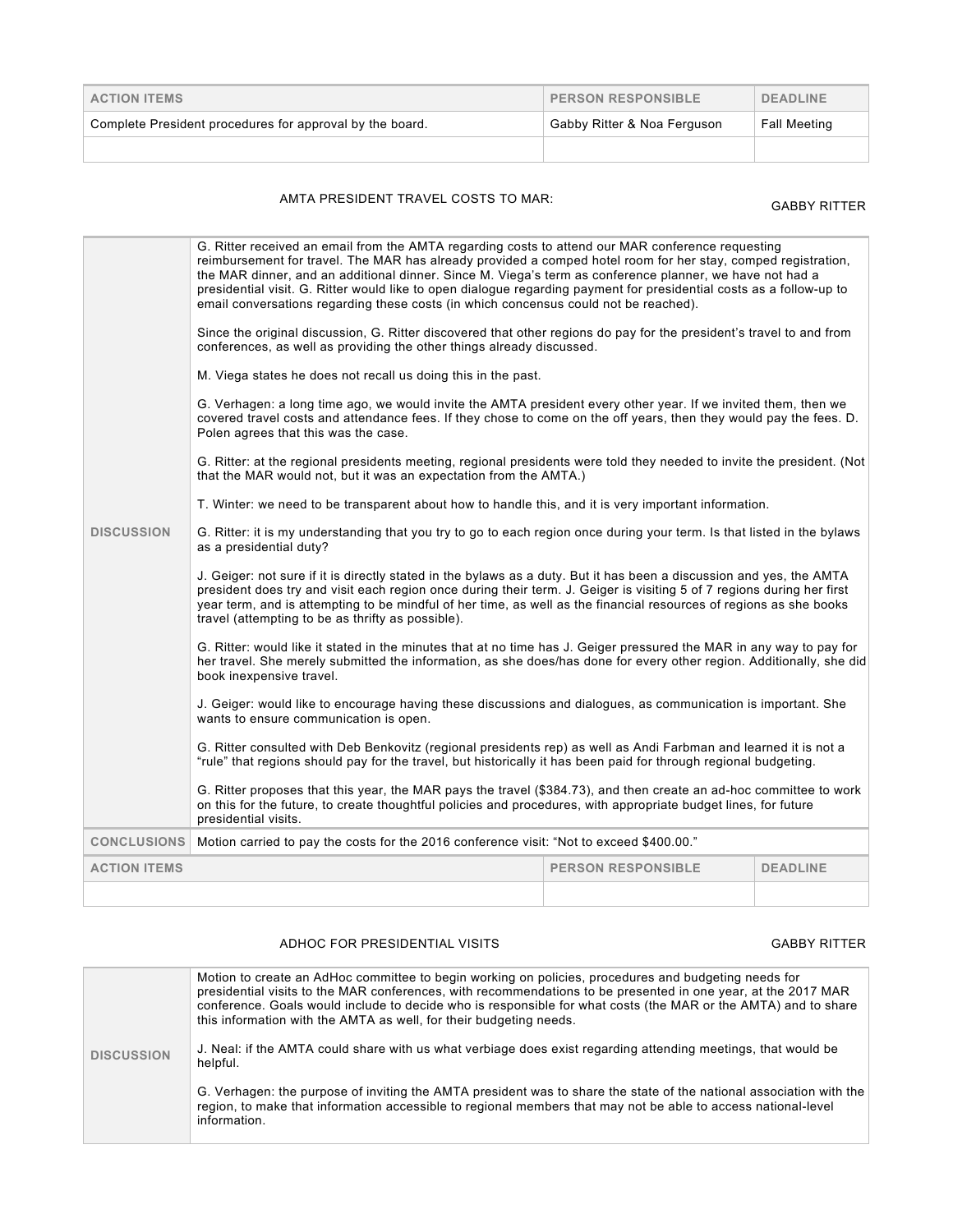|                                                                                   | M. Viega: I want to make sure that we're not making a decision based on finances, but the relationship between the<br>MAR and AMTA.<br>J. Geiger: appreciates the discussion. |  |  |
|-----------------------------------------------------------------------------------|-------------------------------------------------------------------------------------------------------------------------------------------------------------------------------|--|--|
| <b>CONCLUSIONS</b>                                                                | Motion to create the AdHoc carries with the following members: M. Viega chair, Trish Winter, Jenny Swanson, and<br>Brooke Carrol as members.                                  |  |  |
| <b>PERSON RESPONSIBLE</b><br><b>ACTION ITEMS</b><br><b>DEADLINE</b>               |                                                                                                                                                                               |  |  |
| Present recommendations at the 2017 board meeting.<br>M. Viega<br>2017 Conference |                                                                                                                                                                               |  |  |

# ADHOC FOR NATIONAL CONFERENCE<br>MEMBERSHIP MEETINGS

|                                                                                  | We collected the reviews from the new business meeting format that debuted at the national conference.                                                                                                                                                        |  |  |  |
|----------------------------------------------------------------------------------|---------------------------------------------------------------------------------------------------------------------------------------------------------------------------------------------------------------------------------------------------------------|--|--|--|
|                                                                                  | J. Neal: I found responses interesting – mixed.<br>G. Ritter: heard positive reviews in person.                                                                                                                                                               |  |  |  |
|                                                                                  | G. Ritter suggests creating an adhoc working group: what will next AMTA conference business meeting look like?<br>We have more flexibility with what national meetings can look like.                                                                         |  |  |  |
|                                                                                  | J. Neal: because there are no votes to be held, what we do there can look really different. General impression from<br>responses: need to have more information about what's happening on the committees.                                                     |  |  |  |
| <b>DISCUSSION</b>                                                                | G. Ritter: often times, committees don't have talking points ready or say "No report" and sit back down.                                                                                                                                                      |  |  |  |
|                                                                                  | J. Neal: they should – they have already met with their committees. People liked the creativity and interactive<br>component, but still need more information presented. Finding a balance is important.                                                      |  |  |  |
|                                                                                  | G. Ritter: would anyone be interested in chairing this committee for what national business meetings would look<br>like?                                                                                                                                      |  |  |  |
|                                                                                  | D. Polen: Would be happy to be a member.<br>J. Neal: would like to chair committee.                                                                                                                                                                           |  |  |  |
|                                                                                  | Motion to create an adhoc committee chaired by Julie Neal to work on formatting our next National Business<br>Meeting. To report at the Fall Executive Board meeting. Members: Donna Polen, Mark Ahola, Megan Resig, Conio<br>Loretto, and VP for Membership. |  |  |  |
| <b>CONCLUSIONS</b>                                                               | Ad Hoc Approved with above listed terms and members.                                                                                                                                                                                                          |  |  |  |
| <b>ACTION ITEMS</b>                                                              | <b>PERSON RESPONSIBLE</b><br><b>DEADLINE</b>                                                                                                                                                                                                                  |  |  |  |
| Present recommendations at the Fall board meeting<br>Julie Neal<br>September 9th |                                                                                                                                                                                                                                                               |  |  |  |

# CONFERENCE CALL MINUTES

| <b>DISCUSSION</b>                                | G. Ritter is working on drafting a policy and procedures for minutes to be collected during conference calls. This<br>came up as an issue when looking for something related to the retainer for Diana Georgia. It was found that a<br>decision was made during a conference call, and minutes were not collected. In the future, minutes should be<br>collected and votes recorded. |                     |                     |
|--------------------------------------------------|--------------------------------------------------------------------------------------------------------------------------------------------------------------------------------------------------------------------------------------------------------------------------------------------------------------------------------------------------------------------------------------|---------------------|---------------------|
|                                                  | CONCLUSIONS G. Ritter will complete this draft for board approval.                                                                                                                                                                                                                                                                                                                   |                     |                     |
| <b>PERSON RESPONSIBLE</b><br><b>ACTION ITEMS</b> |                                                                                                                                                                                                                                                                                                                                                                                      | <b>DEADLINE</b>     |                     |
| Prepare draft for the Board's approval           |                                                                                                                                                                                                                                                                                                                                                                                      | <b>Gabby Ritter</b> | <b>Fall Meeting</b> |

## President-Elect

# CREATION OF NEW POSITIONS TO BE VOTED ON BY MEMBERSHIP MIKE VIEGA GABBY RITTER

**GABBY RITTER** 

|                   | Asking membership to add to elect positions – reporting to membership tomorrow the proposed changes to the<br>constitution, revolves around adding elect positions. |
|-------------------|---------------------------------------------------------------------------------------------------------------------------------------------------------------------|
| <b>DISCUSSION</b> | There's one more revision to be made before presenting to membership regarding the number of voting members<br>(whether or not these new positions will be voting). |
|                   | The question came up as to how many voting members we can actually have. Updates?                                                                                   |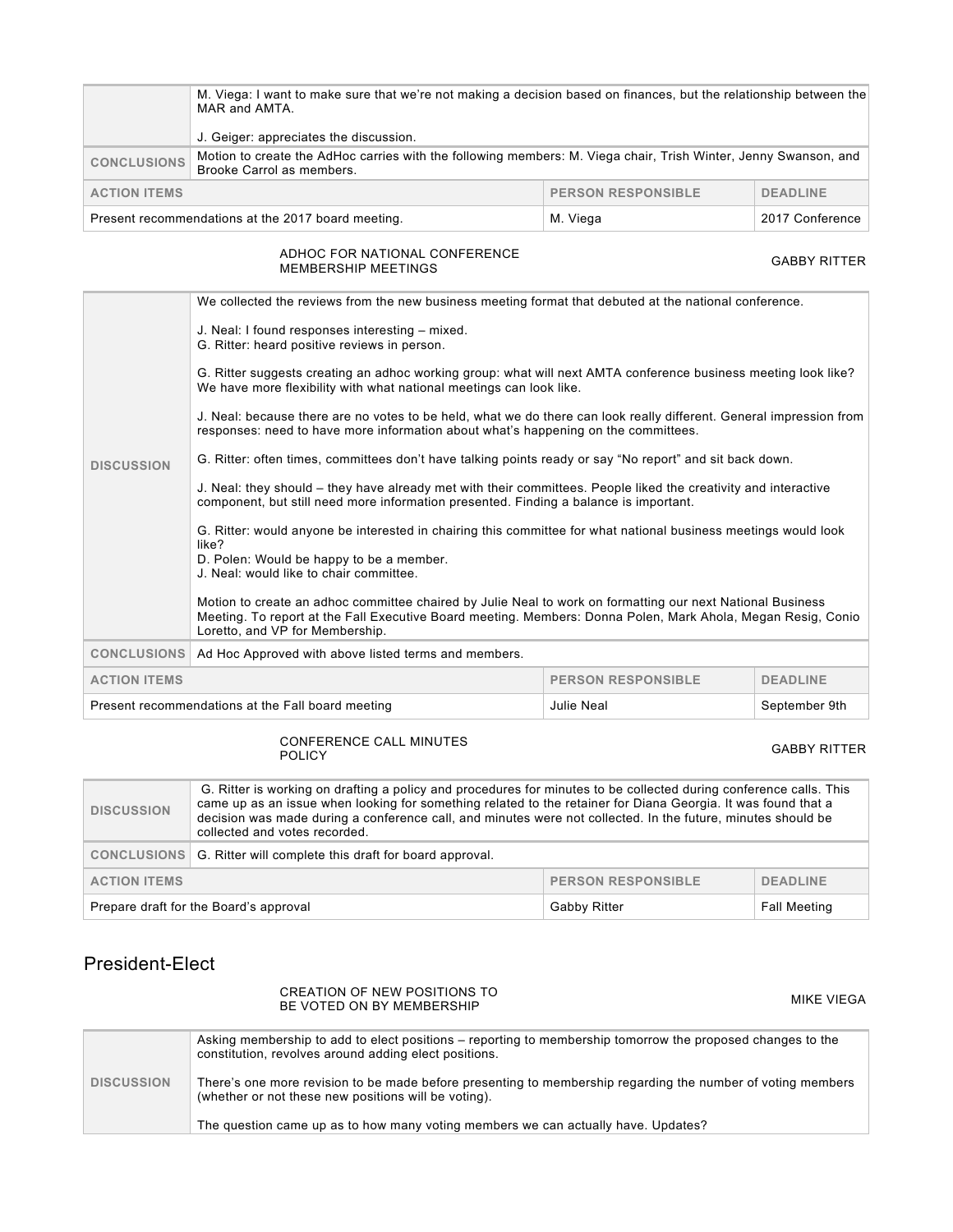|                     | J. Neal: talked to Andi at national office – did some research – no specific regulations. IRS does not like to see<br>more than 20 on a board.<br>M. Viega: then there would be 13 voting, 17 on board.                                                                                                                                                                                                                                      |  |  |  |
|---------------------|----------------------------------------------------------------------------------------------------------------------------------------------------------------------------------------------------------------------------------------------------------------------------------------------------------------------------------------------------------------------------------------------------------------------------------------------|--|--|--|
|                     | G. Ritter & J. Neal: We need a separate discussion at some point for making positions accessible for those who<br>want to serve, but cannot afford to. With the extension of the term to 4 years for these elect positions, Gabby is<br>concerned about financial obligations for those who accept positions to afford attendance at conferences for 4<br>years.                                                                             |  |  |  |
|                     | G. Verhagen: Needs of the region were better for the region to have the elect positions for these two positions<br>because they are very complex.                                                                                                                                                                                                                                                                                            |  |  |  |
|                     | J. Neal: We're in a good place financially right now (regarding Gabby's concern about finances).                                                                                                                                                                                                                                                                                                                                             |  |  |  |
|                     | T. Winter: If it's a learning position, it might make sense for the first couple years to be learning, and then when you<br>become the committee member, then you become the voting member.                                                                                                                                                                                                                                                  |  |  |  |
|                     | G. Verhagen: what happens is at the first business meeting, the committees report – which is the suggested<br>amendments and rationale is presented. Gives membership 24 hours to talk. All questions from tonight are<br>important questions – any member can ask questions, and suggest amendments, at the second meeting. These<br>are just the thoughts of the committee. Mike presents it, then Gabby takes over discussion and voting. |  |  |  |
|                     | J. Neal: in bylaws, there were also some name changes in special populations committee.                                                                                                                                                                                                                                                                                                                                                      |  |  |  |
|                     | D. Polen: in national committee standings – should we add the new "diversity and multiculturalism" committee in<br>there?                                                                                                                                                                                                                                                                                                                    |  |  |  |
|                     | M. Viega: will edit prior to the meeting, and mention additional edit when presented to membership.                                                                                                                                                                                                                                                                                                                                          |  |  |  |
|                     | J. Geiger: Can also mention "Workforce Development and Retention" as name changed during that section, Mike.<br>Two new co chairs: Gretchen Chardos Benner and Kyle Wilhelm.                                                                                                                                                                                                                                                                 |  |  |  |
|                     | M. Ahola: Special elections nominating committee – is that happening soon?                                                                                                                                                                                                                                                                                                                                                                   |  |  |  |
|                     | G. Ritter: We have a special election at this conference, but are recommending a change for future conferences.                                                                                                                                                                                                                                                                                                                              |  |  |  |
| <b>CONCLUSIONS</b>  |                                                                                                                                                                                                                                                                                                                                                                                                                                              |  |  |  |
| <b>ACTION ITEMS</b> | <b>PERSON RESPONSIBLE</b><br><b>DEADLINE</b>                                                                                                                                                                                                                                                                                                                                                                                                 |  |  |  |
|                     |                                                                                                                                                                                                                                                                                                                                                                                                                                              |  |  |  |

Break in the meeting called at 9:04 PM Meeting resumed: 9:14 PM

## Past-President

JULIE NEAL

| <b>DISCUSSION</b> | Has been providing guidance to Gabby, answering related questions.<br>1.<br>Nominating committee: has been hard at work for a few weeks now. Anita Gadberry is leaving us, sadly - you will be<br>$\overline{2}$ .<br>missed; we understand its necessity. Thank you for your service – you have been a very strong asset.<br>Has started to create some policiess/procedures for past president – in Google docs folders for your review; work in<br>13.<br>progress. Important to have in place for moving forward.<br>Special elections: decided to propose two new positions (as mentioned by Mike) - two huge positions that need time<br>to train. Two people we are talking to in consideration for each:<br>A. Government Relations Elect: Amy Rogers Smith and Melissa Santiago.<br>B. Treasurer Elect: Fingers crossed that the two asked will agree to run. No word yet.<br>C. VP for Conference Planning Elect: VP for conference planning elect: Jnny Swanson was appointed until<br>special election can be held at next business meeting. She is running to now be officially elected;<br>running alongside Shawna Vernisie. Things are in good shape.<br>D. VP for Membership: Anita stepped down. Candidates Marisol Norris and Beth Deyermond.<br>The names of those running for the two new elect positions will only be presented if membership approves<br>i)<br>proposed positions.<br>J. Neal: If we don't get confirmation before tomorrows business meeting, what do we do? |
|-------------------|------------------------------------------------------------------------------------------------------------------------------------------------------------------------------------------------------------------------------------------------------------------------------------------------------------------------------------------------------------------------------------------------------------------------------------------------------------------------------------------------------------------------------------------------------------------------------------------------------------------------------------------------------------------------------------------------------------------------------------------------------------------------------------------------------------------------------------------------------------------------------------------------------------------------------------------------------------------------------------------------------------------------------------------------------------------------------------------------------------------------------------------------------------------------------------------------------------------------------------------------------------------------------------------------------------------------------------------------------------------------------------------------------------------------------------------------------------------------------------------------------|
|                   | G. Verhagen: Take nominations from the floor<br>J. Neal: Do we wait until Friday to do that? What if they say yes?<br>G. Verhagen: Need to say yes before tomorrow morning. If they don't say yes before the second<br>business meeting, the nomination for them would have to come from the floor                                                                                                                                                                                                                                                                                                                                                                                                                                                                                                                                                                                                                                                                                                                                                                                                                                                                                                                                                                                                                                                                                                                                                                                                   |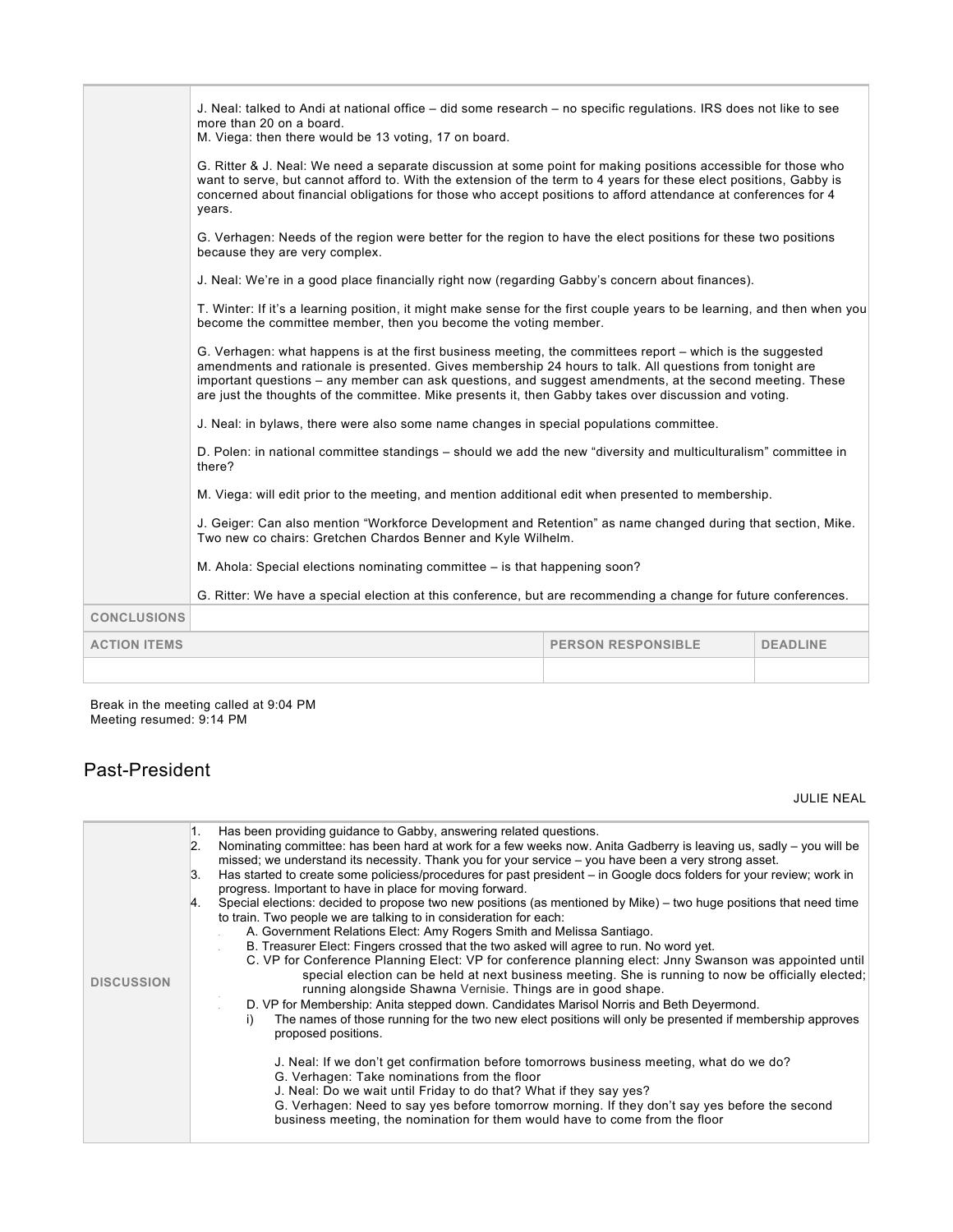|                     | 5.<br>6. | National standings committee – Kate has email addresses for all reps for updates.<br>Historian and archivist adhoc committee update: we would like to form a historical committee. Name of committee<br>TBD. Not asking for a vote; however, initial work is done. Do we need to reappoint an adhoc committee, or keep<br>going?<br>G. Verhagen: if work is done: 1. Re-task committee, 2. Disband committee, 3. Reform new committee and task<br>a)<br>J. Neal: we are still working, on a good roll. Would like to continue as it stands.<br>b)<br>M. Resig: I see tasks consist of consulting with website – Can I join the committee?<br>C)<br>J. Neal: Yes<br>d)<br>i)<br>committee's report. | Motion to extend the length of the historian and archivist adhoc committee, adding Megan Resig and Mark<br>Ahola to the members. Will work until the next Regional Conference to complete the items outlined in the |                        |
|---------------------|----------|----------------------------------------------------------------------------------------------------------------------------------------------------------------------------------------------------------------------------------------------------------------------------------------------------------------------------------------------------------------------------------------------------------------------------------------------------------------------------------------------------------------------------------------------------------------------------------------------------------------------------------------------------------------------------------------------------|---------------------------------------------------------------------------------------------------------------------------------------------------------------------------------------------------------------------|------------------------|
| <b>CONCLUSIONS</b>  |          |                                                                                                                                                                                                                                                                                                                                                                                                                                                                                                                                                                                                                                                                                                    |                                                                                                                                                                                                                     |                        |
| <b>ACTION ITEMS</b> |          |                                                                                                                                                                                                                                                                                                                                                                                                                                                                                                                                                                                                                                                                                                    | <b>PERSON RESPONSIBLE</b>                                                                                                                                                                                           | <b>DEADLINE</b>        |
|                     |          | Historian and Archivist AdHoc will Continue Working                                                                                                                                                                                                                                                                                                                                                                                                                                                                                                                                                                                                                                                | Julie Neal                                                                                                                                                                                                          | 2017 MAR<br>Conference |

## Historian

#### MARIA HANCOCK

| <b>DISCUSSION</b>   | Exciting committee, a lot of people involved.<br>Reaching out to MTs who have been in the field in a while.<br>Donna Polen had some great names to follow up with, possibly to interview.<br>D. Polen: are trying to find out if there are AAMT archives? Struggling to connect with them.<br>President Gegier: are they in Colorado?<br>M. Hancock: we don't know<br>M. Hancock: committee is really focused on the fact that we are making history all the time as a region – check out<br>slogan: "remember the past, respect the present, re-Member the future."<br>Trying to find out where/how do we access archives – Phil said things are all digital, looking into how to most easily<br>access the archives - maria maybe take pictures/video?<br>J. Neal: found a PDF of what was in the archives through 2009; nothing since then. Been a while since things were<br>even put on a list. Needs to create a google doc that only the archivist/student archivist can edit. A lot needs to be<br>discussed within committee.<br>M. Hancock: making history come alive – newsletter, website. Work in progress. |                           |                 |
|---------------------|--------------------------------------------------------------------------------------------------------------------------------------------------------------------------------------------------------------------------------------------------------------------------------------------------------------------------------------------------------------------------------------------------------------------------------------------------------------------------------------------------------------------------------------------------------------------------------------------------------------------------------------------------------------------------------------------------------------------------------------------------------------------------------------------------------------------------------------------------------------------------------------------------------------------------------------------------------------------------------------------------------------------------------------------------------------------------------------------------------------------------|---------------------------|-----------------|
| <b>CONCLUSIONS</b>  |                                                                                                                                                                                                                                                                                                                                                                                                                                                                                                                                                                                                                                                                                                                                                                                                                                                                                                                                                                                                                                                                                                                          |                           |                 |
| <b>ACTION ITEMS</b> |                                                                                                                                                                                                                                                                                                                                                                                                                                                                                                                                                                                                                                                                                                                                                                                                                                                                                                                                                                                                                                                                                                                          | <b>PERSON RESPONSIBLE</b> | <b>DEADLINE</b> |
|                     |                                                                                                                                                                                                                                                                                                                                                                                                                                                                                                                                                                                                                                                                                                                                                                                                                                                                                                                                                                                                                                                                                                                          |                           |                 |

# Membership

#### ANITA GADBERRY

| <b>DISCUSSION</b> | 1.<br>2.<br>Β. | Trying to get responses from the membership (FB, twitter, email)<br>Not a lot of responses re: financial assistance for the conference this year – only got 1 - going to repurpose allotted<br>moneys to get snacks for conference call-a-thon.<br>Wants to talk about membership support for paying AMTA membership dues assistance – had 6 spots allotted;<br>initially, not a lot of responses. Sent mini e-blasts – had a few more applicants, with extended deadline. Sent top 6 to<br>Brooke – 1 person received the award last year as well, is this ok?<br>Anita checked documents; nothing says we should not re-award someone who has been awarded previously.<br>a)<br>The purpose of the award is to provide financial assistance, so if they need it, they need it.<br>Discussion regarding the often-prolonged nature of financial instability. Julie suggests keeping track of who has<br>b)<br>been awarded in the past. If we have enough money to go around, and so few applicants, award it to the<br>individual (especially since there is nothing on record that says we cannot).<br>Gary: did person apply by the original deadline?<br>Anita: Not sure<br>ii) |
|-------------------|----------------|--------------------------------------------------------------------------------------------------------------------------------------------------------------------------------------------------------------------------------------------------------------------------------------------------------------------------------------------------------------------------------------------------------------------------------------------------------------------------------------------------------------------------------------------------------------------------------------------------------------------------------------------------------------------------------------------------------------------------------------------------------------------------------------------------------------------------------------------------------------------------------------------------------------------------------------------------------------------------------------------------------------------------------------------------------------------------------------------------------------------------------------------------------------------------------------|
|                   |                |                                                                                                                                                                                                                                                                                                                                                                                                                                                                                                                                                                                                                                                                                                                                                                                                                                                                                                                                                                                                                                                                                                                                                                                      |
|                   |                |                                                                                                                                                                                                                                                                                                                                                                                                                                                                                                                                                                                                                                                                                                                                                                                                                                                                                                                                                                                                                                                                                                                                                                                      |
|                   |                |                                                                                                                                                                                                                                                                                                                                                                                                                                                                                                                                                                                                                                                                                                                                                                                                                                                                                                                                                                                                                                                                                                                                                                                      |
|                   |                | G. Verhagen: We could write a policy that preference is given to new applicants – by saying that, you're not<br>C)<br>saying someone cant reapply, and cant get it – but if you say preference, then if you get 7, and all are equally<br>weighted, then you have a leg to stand on to say that this person got it last year, so let's give it to the other 6.<br>Will draft a new policy, and see what EB thinks. Mark discusses with Anita additional ways to get the                                                                                                                                                                                                                                                                                                                                                                                                                                                                                                                                                                                                                                                                                                              |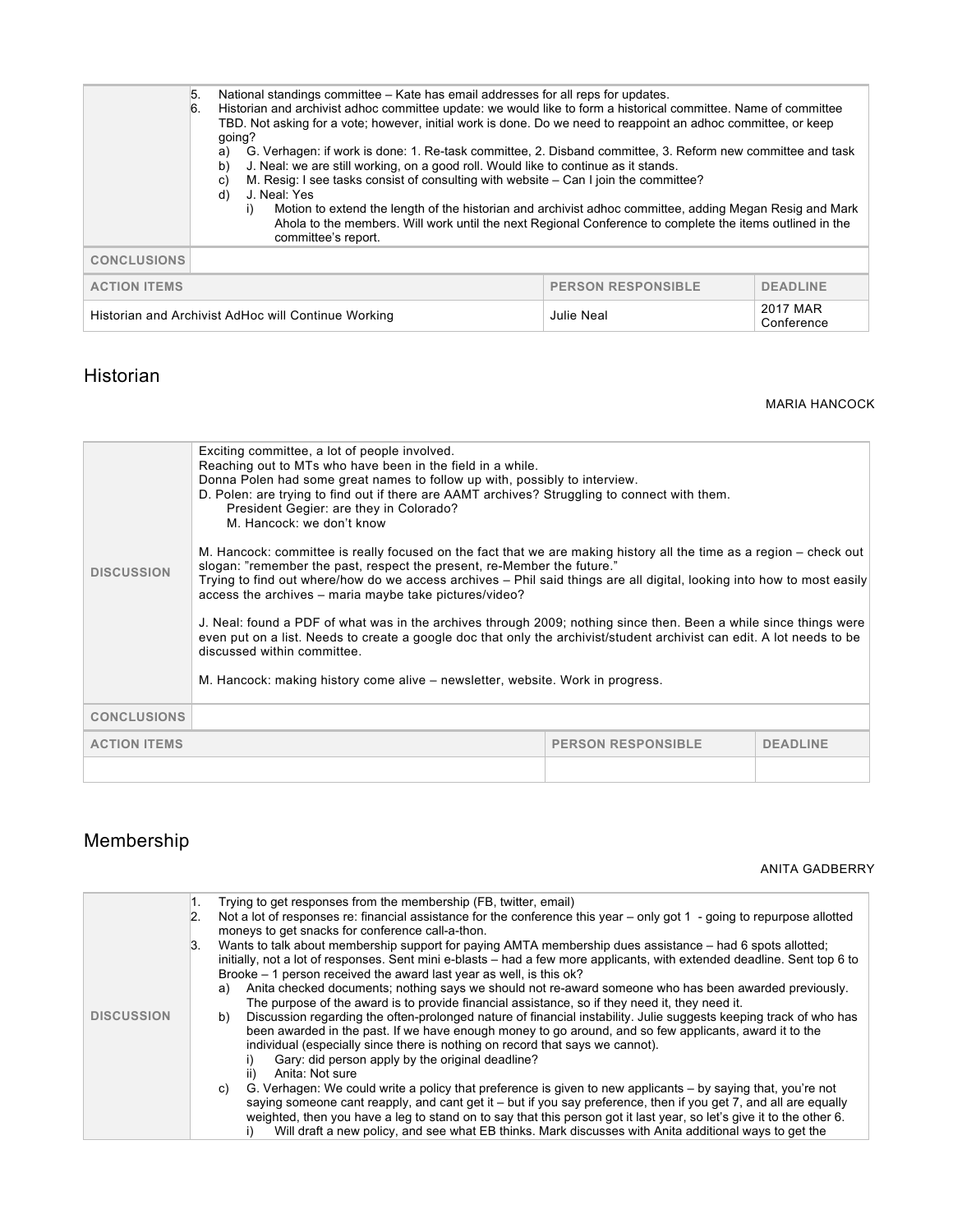|                     | information out to membership to increase applicants. Anita is talking with Conio re" national conference<br>scholarship, so student and member criteria can be similar.<br>G. Verhagen: Have we thought about ways to track information for the fact that we provide financial assistance to<br>14.<br>individuals that are NOT currently members? If there are MTs in our region who have never joined due to finances, if<br>they've never been a member, how would they know that there is assistance?<br>A. Gadberry: I've thought about that, and mentioned it in my report. Theoretically internship directors should<br>i)<br>be giving information, in "welcome to the profession" packet<br>G. Verhagen: I don't know if there's an answer to it. With the president here, I'm wondering if AMTA might<br>ii)<br>want to think about all of the amazing things regional/national does that benefit people, and supports for<br>MTs, who aren't members. We're great at publishing information to *ourselves* - how do we go beyond that<br>pool of people to MT-BCs who are not members?<br>T. Winter: We could buy list of board certified MTs from CBMT – you can do it for research?<br>iii)<br>A. Gadberry: I don't know if we can do that, as a region.<br>iv)<br>T. Winter: I do know how many non-members register for conferences and can pull that info. We can reach<br>v)<br>out to them via email list.<br>President Geiger: not sure about CBMT list, can find out. Board of directors has a new membership<br>Vi)<br>initiative in progress after information presented re: how many MTBCs are not AMTA members. WRAMTA<br>has initiative: if you are a non-member who has registered for conference- if you register to become a<br>member at conference, we will reimburse you for the difference in conference member rates for member<br>versus non member. |
|---------------------|-----------------------------------------------------------------------------------------------------------------------------------------------------------------------------------------------------------------------------------------------------------------------------------------------------------------------------------------------------------------------------------------------------------------------------------------------------------------------------------------------------------------------------------------------------------------------------------------------------------------------------------------------------------------------------------------------------------------------------------------------------------------------------------------------------------------------------------------------------------------------------------------------------------------------------------------------------------------------------------------------------------------------------------------------------------------------------------------------------------------------------------------------------------------------------------------------------------------------------------------------------------------------------------------------------------------------------------------------------------------------------------------------------------------------------------------------------------------------------------------------------------------------------------------------------------------------------------------------------------------------------------------------------------------------------------------------------------------------------------------------------------------------------------------------------------------------------------------------------------------------------------------|
| <b>CONCLUSIONS</b>  | Anita will draft a policy regarding preference going to new applicants.                                                                                                                                                                                                                                                                                                                                                                                                                                                                                                                                                                                                                                                                                                                                                                                                                                                                                                                                                                                                                                                                                                                                                                                                                                                                                                                                                                                                                                                                                                                                                                                                                                                                                                                                                                                                                 |
| <b>ACTION ITEMS</b> | <b>PERSON RESPONSIBLE</b><br><b>DEADLINE</b>                                                                                                                                                                                                                                                                                                                                                                                                                                                                                                                                                                                                                                                                                                                                                                                                                                                                                                                                                                                                                                                                                                                                                                                                                                                                                                                                                                                                                                                                                                                                                                                                                                                                                                                                                                                                                                            |
| Draft policy        | Anita Gadberry<br><b>Fall Meeting</b>                                                                                                                                                                                                                                                                                                                                                                                                                                                                                                                                                                                                                                                                                                                                                                                                                                                                                                                                                                                                                                                                                                                                                                                                                                                                                                                                                                                                                                                                                                                                                                                                                                                                                                                                                                                                                                                   |

Recess: 10:04 PM Called to order: 9:05 AM

## Government Relations

MARIA FAY

|                     | Maria Fay is at Hill Day – Conio Loretto is supervising students at Hill Day. Gabby would like to review the following                                                                                                                                                                                                                                                                                                                                                                                                                                                                                                                                                                                                                                                                                |                           |                 |  |
|---------------------|-------------------------------------------------------------------------------------------------------------------------------------------------------------------------------------------------------------------------------------------------------------------------------------------------------------------------------------------------------------------------------------------------------------------------------------------------------------------------------------------------------------------------------------------------------------------------------------------------------------------------------------------------------------------------------------------------------------------------------------------------------------------------------------------------------|---------------------------|-----------------|--|
|                     | points of discussion:<br>Maria is working with Brooke to set up PayPal account for government relations committee to handle money<br>1.<br>exchange for advocacy trainings in the region.<br>Medicaid is a huge issue - task force has been asking for support and guidance. Has permission to create a grouping<br>2.<br>of MTs (members and non-members) who have experience with reimbursement - LCATs and non-LCATs. People<br>have expressed interest – need to write an outline of what we want applicants to submit in letters of interest. Will be<br>reviewed by task force. Task force input was not considered in the current process which has issues with the number<br>of credits earned for tasks and new rules on approved providers for continuing education in New York (that costs |                           |                 |  |
|                     | \$900). CBMT is going to apply to become a state approved provider – has region discussed this?<br>G. Ritter: Clare Arezina, as CMTE chair, would be able to answer this.<br>a)                                                                                                                                                                                                                                                                                                                                                                                                                                                                                                                                                                                                                       |                           |                 |  |
|                     | D. Polen: It's something that the board needs to discuss, because the region would have to pay \$900 to be a<br>b)                                                                                                                                                                                                                                                                                                                                                                                                                                                                                                                                                                                                                                                                                    |                           |                 |  |
|                     | provider.<br>J. Neal: If CBMT applies to become an approved provider, and we fall under CBMT, would we be an approved<br>C)<br>provider?                                                                                                                                                                                                                                                                                                                                                                                                                                                                                                                                                                                                                                                              |                           |                 |  |
| <b>DISCUSSION</b>   | D. Polen: Not sure, which is part of the issue.<br>d)<br>T. Winter: IF AMTA was an approved provider, any educational institution should – in theory – as being under<br>e)                                                                                                                                                                                                                                                                                                                                                                                                                                                                                                                                                                                                                           |                           |                 |  |
|                     | AMTA, should be approved.                                                                                                                                                                                                                                                                                                                                                                                                                                                                                                                                                                                                                                                                                                                                                                             |                           |                 |  |
|                     | D. Polen: Until CBMT completes the application, and pays \$900 fee, they are not an approved provider.<br>f<br>Ultimately, trying to figure out how to protect clients – they are losing services. If we can't get some sort of an<br>accommodation. I think there are going to be LCATs that are not renewing their registration in 3 years, and then<br>what.                                                                                                                                                                                                                                                                                                                                                                                                                                       |                           |                 |  |
|                     | M. Viega: Is there a timeline that the task force has for moving forward for MT license?<br>g)<br>D. Polen: there is draft bill language that the task board has created CBMT legal council approved, not sure if it<br>h)<br>is still in the senator's office, or the official bill drafting office in Albany? It is imminent there will be an introduction<br>sometime after April 1st. This is the way to fast track the content. Goal was by this year; only have 1 more year to<br>have more help in Albany.                                                                                                                                                                                                                                                                                     |                           |                 |  |
|                     | i)<br>The NYSTF would like to recognize the financial support from the region for Diana Georgia, and have thought<br>about it a great deal. In NY< everyone – including half of the LCAT MTs, think that we are licensed as MTs.<br>We're not. I think that's where part of the problem with Medicaid is coming; we just need to get out from that<br>umbrella. Task force is incredibly grateful the task force has continued; this is a very critical moment in NY.                                                                                                                                                                                                                                                                                                                                 |                           |                 |  |
|                     | G. Ritter: Will task Clare's committee with following up on this and providing us info on how MAR will move forward ith<br>3.<br>provider status.                                                                                                                                                                                                                                                                                                                                                                                                                                                                                                                                                                                                                                                     |                           |                 |  |
| <b>CONCLUSIONS</b>  | Tasked Clare Arezina with follow-up on approved provider status.                                                                                                                                                                                                                                                                                                                                                                                                                                                                                                                                                                                                                                                                                                                                      |                           |                 |  |
| <b>ACTION ITEMS</b> |                                                                                                                                                                                                                                                                                                                                                                                                                                                                                                                                                                                                                                                                                                                                                                                                       | <b>PERSON RESPONSIBLE</b> | <b>DEADLINE</b> |  |
|                     | Follow up on approved provider status.<br><b>Fall Meeting</b><br>Clare Arezina                                                                                                                                                                                                                                                                                                                                                                                                                                                                                                                                                                                                                                                                                                                        |                           |                 |  |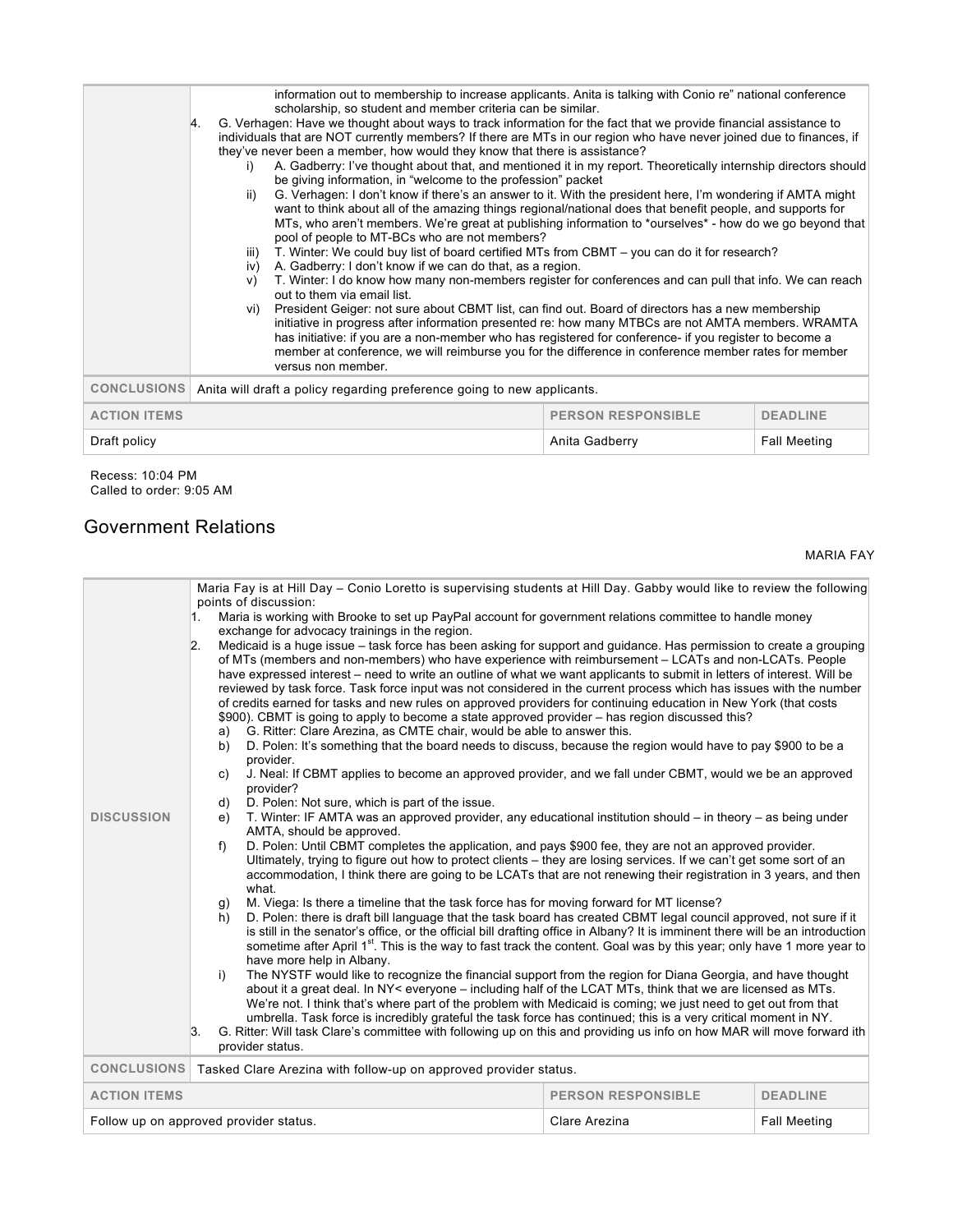# VP Conference Planning

|                   | 1.<br>$\mathbf{2}$ . | There has been an increase in student members presenting. Many students are going from student to professional<br>now. Student membership rates are low – should we offer relief for presenting? Lots of grad and doctoral professional<br>students presenting and Conio is assisting in recruiting undergrad student presenters.<br>Julie: Currently, if someone is presenting, if they have submitted their proposal by a certain date, and it gets<br>a)<br>accepted, then they get a discount?<br>Trish: Current structure: \$35, then \$25, then full fee. Students are not getting discounts currently. Reviews<br>b)<br>registration rates for students.<br>G. Ritter: It's half of what we give professionals. If we're trying to treat them as professionals to present, they<br>C)<br>should be treated like professionals with compensation.<br>J. Neal: If we invite someone to present, we should recognize that with compensation<br>d)<br>D. Polen: we lose a lot of students when they transition from students to professionals. I think if they see they're<br>e)<br>being treated on par with professionals, I think compensation would send a good message; and that we can<br>support them. I think it makes sense.<br>T. Winter is proposing a policy change.<br>f)<br>G. Verhagen: we can look at budget next conference, and present something in the Fall.<br>g)<br>In the past, our universities have been very important sponsors for conference. Significant absence this year in the<br>role of university sponsors this year - should we keep an eye on? Should we ask? Is it due to the new \$1000 annual<br>fee for universities from AMTA?<br>J. Neal: We should definitely ask. When speaking with universities re: \$1000 fee, they seemed to respond that<br>a) |
|-------------------|----------------------|-----------------------------------------------------------------------------------------------------------------------------------------------------------------------------------------------------------------------------------------------------------------------------------------------------------------------------------------------------------------------------------------------------------------------------------------------------------------------------------------------------------------------------------------------------------------------------------------------------------------------------------------------------------------------------------------------------------------------------------------------------------------------------------------------------------------------------------------------------------------------------------------------------------------------------------------------------------------------------------------------------------------------------------------------------------------------------------------------------------------------------------------------------------------------------------------------------------------------------------------------------------------------------------------------------------------------------------------------------------------------------------------------------------------------------------------------------------------------------------------------------------------------------------------------------------------------------------------------------------------------------------------------------------------------------------------------------------------------------------------------------------------------------------------------------|
|                   |                      | the fee was something expected/anticipated.                                                                                                                                                                                                                                                                                                                                                                                                                                                                                                                                                                                                                                                                                                                                                                                                                                                                                                                                                                                                                                                                                                                                                                                                                                                                                                                                                                                                                                                                                                                                                                                                                                                                                                                                                         |
|                   |                      | M. Ahola: They've been a big dropout from the newsletter sponsorship as well.<br>b)                                                                                                                                                                                                                                                                                                                                                                                                                                                                                                                                                                                                                                                                                                                                                                                                                                                                                                                                                                                                                                                                                                                                                                                                                                                                                                                                                                                                                                                                                                                                                                                                                                                                                                                 |
|                   |                      | T. Winter: Historically they been really big parts of funding our conference and the newsletter.<br>C)<br>D. Polen: Has it been a concentration in a specific area, state? I'm wondering about NYS, with upcoming costs.<br>d)                                                                                                                                                                                                                                                                                                                                                                                                                                                                                                                                                                                                                                                                                                                                                                                                                                                                                                                                                                                                                                                                                                                                                                                                                                                                                                                                                                                                                                                                                                                                                                      |
|                   |                      | T. Winter: We hit PA schools hard, and they did not respond.<br>e)                                                                                                                                                                                                                                                                                                                                                                                                                                                                                                                                                                                                                                                                                                                                                                                                                                                                                                                                                                                                                                                                                                                                                                                                                                                                                                                                                                                                                                                                                                                                                                                                                                                                                                                                  |
|                   |                      | J. Neal: Maybe bring up in business meeting? Put it out there?<br>f)                                                                                                                                                                                                                                                                                                                                                                                                                                                                                                                                                                                                                                                                                                                                                                                                                                                                                                                                                                                                                                                                                                                                                                                                                                                                                                                                                                                                                                                                                                                                                                                                                                                                                                                                |
|                   |                      | T. Winter: Should I ask "Is the \$1000 fee creating a financial hardship that's affecting your ability to advertise at<br>$\mathsf{q}$<br>our conference?"                                                                                                                                                                                                                                                                                                                                                                                                                                                                                                                                                                                                                                                                                                                                                                                                                                                                                                                                                                                                                                                                                                                                                                                                                                                                                                                                                                                                                                                                                                                                                                                                                                          |
|                   |                      | J. Neal: I think it's okay to ask that. Or ask what is presenting an obstacle for you to operate as a sponsor at this<br>h)<br>conference?                                                                                                                                                                                                                                                                                                                                                                                                                                                                                                                                                                                                                                                                                                                                                                                                                                                                                                                                                                                                                                                                                                                                                                                                                                                                                                                                                                                                                                                                                                                                                                                                                                                          |
| <b>DISCUSSION</b> |                      | T. Winter: We noticed a decrease in sponsorship overall, and would like to have a discussion with previous<br>i)<br>sponsors to see what needs are.                                                                                                                                                                                                                                                                                                                                                                                                                                                                                                                                                                                                                                                                                                                                                                                                                                                                                                                                                                                                                                                                                                                                                                                                                                                                                                                                                                                                                                                                                                                                                                                                                                                 |
|                   |                      | G. Verhagen: Keep it broader. We don't want to be known as a group that calls out people who did not sponsor<br>j)<br>this year.                                                                                                                                                                                                                                                                                                                                                                                                                                                                                                                                                                                                                                                                                                                                                                                                                                                                                                                                                                                                                                                                                                                                                                                                                                                                                                                                                                                                                                                                                                                                                                                                                                                                    |
|                   |                      | k)<br>G. Ritter: Did the universities provide a rationale when they did not choose to sponsor?                                                                                                                                                                                                                                                                                                                                                                                                                                                                                                                                                                                                                                                                                                                                                                                                                                                                                                                                                                                                                                                                                                                                                                                                                                                                                                                                                                                                                                                                                                                                                                                                                                                                                                      |
|                   |                      | $\vert$<br>T. Winter: No.                                                                                                                                                                                                                                                                                                                                                                                                                                                                                                                                                                                                                                                                                                                                                                                                                                                                                                                                                                                                                                                                                                                                                                                                                                                                                                                                                                                                                                                                                                                                                                                                                                                                                                                                                                           |
|                   |                      | D. Polen: We could keep focus on students – sponsorships provide students with additional opportunities to<br>m)<br>learn about other programs, etc. Can frame it in such a way where students are ultimately missing out. There's<br>also an educators forum that could be a good place to have this dialogue.                                                                                                                                                                                                                                                                                                                                                                                                                                                                                                                                                                                                                                                                                                                                                                                                                                                                                                                                                                                                                                                                                                                                                                                                                                                                                                                                                                                                                                                                                     |
|                   |                      | M. Ahola: That's really important for them to have that connection.<br>n)                                                                                                                                                                                                                                                                                                                                                                                                                                                                                                                                                                                                                                                                                                                                                                                                                                                                                                                                                                                                                                                                                                                                                                                                                                                                                                                                                                                                                                                                                                                                                                                                                                                                                                                           |
|                   |                      | A. Gadberry: The app is great. With the app, and sponsors in the app, I'm wondering about the point of the<br>O)<br>conference bag, with no conference schedule to place in there.                                                                                                                                                                                                                                                                                                                                                                                                                                                                                                                                                                                                                                                                                                                                                                                                                                                                                                                                                                                                                                                                                                                                                                                                                                                                                                                                                                                                                                                                                                                                                                                                                  |
|                   |                      | G. Verhagen: Maybe a way of advertising the advertising would be everyone taking out their phone, check out<br>p)                                                                                                                                                                                                                                                                                                                                                                                                                                                                                                                                                                                                                                                                                                                                                                                                                                                                                                                                                                                                                                                                                                                                                                                                                                                                                                                                                                                                                                                                                                                                                                                                                                                                                   |
|                   |                      | how easy the app/advertising is. Suddenly, you've got 120 clicks.<br>M. Resig: Are you doing feedback collection about the app? Way to get information for people to interact about                                                                                                                                                                                                                                                                                                                                                                                                                                                                                                                                                                                                                                                                                                                                                                                                                                                                                                                                                                                                                                                                                                                                                                                                                                                                                                                                                                                                                                                                                                                                                                                                                 |
|                   |                      | q)<br>sponsorship questions re: the app?                                                                                                                                                                                                                                                                                                                                                                                                                                                                                                                                                                                                                                                                                                                                                                                                                                                                                                                                                                                                                                                                                                                                                                                                                                                                                                                                                                                                                                                                                                                                                                                                                                                                                                                                                            |
|                   |                      | T. Winter: Final survey will go out to registrants following conference.<br>r)                                                                                                                                                                                                                                                                                                                                                                                                                                                                                                                                                                                                                                                                                                                                                                                                                                                                                                                                                                                                                                                                                                                                                                                                                                                                                                                                                                                                                                                                                                                                                                                                                                                                                                                      |
|                   |                      | M. Resig: Might be a good time to include some language about thoughts re: sponsorship.<br>s)                                                                                                                                                                                                                                                                                                                                                                                                                                                                                                                                                                                                                                                                                                                                                                                                                                                                                                                                                                                                                                                                                                                                                                                                                                                                                                                                                                                                                                                                                                                                                                                                                                                                                                       |
|                   |                      | t)<br>G. Verhagen: Maybe shifts have occurred, outside of the shifts that we're experiencing technologically,<br>structurally. Maybe people want to just sponsor a class?                                                                                                                                                                                                                                                                                                                                                                                                                                                                                                                                                                                                                                                                                                                                                                                                                                                                                                                                                                                                                                                                                                                                                                                                                                                                                                                                                                                                                                                                                                                                                                                                                           |
|                   | 3.                   | There are 716 people registered for conference – new record set.                                                                                                                                                                                                                                                                                                                                                                                                                                                                                                                                                                                                                                                                                                                                                                                                                                                                                                                                                                                                                                                                                                                                                                                                                                                                                                                                                                                                                                                                                                                                                                                                                                                                                                                                    |
|                   | 4.                   | Discussion of student AMTA dues cost. Especially for undergrads.                                                                                                                                                                                                                                                                                                                                                                                                                                                                                                                                                                                                                                                                                                                                                                                                                                                                                                                                                                                                                                                                                                                                                                                                                                                                                                                                                                                                                                                                                                                                                                                                                                                                                                                                    |
|                   |                      | T. Winter: 3 out of 27 of her students became AMTA members, because it was too expensive for remaining<br>a)                                                                                                                                                                                                                                                                                                                                                                                                                                                                                                                                                                                                                                                                                                                                                                                                                                                                                                                                                                                                                                                                                                                                                                                                                                                                                                                                                                                                                                                                                                                                                                                                                                                                                        |
|                   |                      | students.                                                                                                                                                                                                                                                                                                                                                                                                                                                                                                                                                                                                                                                                                                                                                                                                                                                                                                                                                                                                                                                                                                                                                                                                                                                                                                                                                                                                                                                                                                                                                                                                                                                                                                                                                                                           |
|                   |                      | G. Verhagen: Is it financially viable for the cost of coming to MAR conference as a non-member to equal a<br>b)                                                                                                                                                                                                                                                                                                                                                                                                                                                                                                                                                                                                                                                                                                                                                                                                                                                                                                                                                                                                                                                                                                                                                                                                                                                                                                                                                                                                                                                                                                                                                                                                                                                                                     |
|                   |                      | membership, if you're not a member?                                                                                                                                                                                                                                                                                                                                                                                                                                                                                                                                                                                                                                                                                                                                                                                                                                                                                                                                                                                                                                                                                                                                                                                                                                                                                                                                                                                                                                                                                                                                                                                                                                                                                                                                                                 |
|                   |                      | G. Ritter: AMTA asked us to do that; I don't agree because it increases our costs for members, regionally, and<br>C)<br>many folks attend regionally because it's more affordable.                                                                                                                                                                                                                                                                                                                                                                                                                                                                                                                                                                                                                                                                                                                                                                                                                                                                                                                                                                                                                                                                                                                                                                                                                                                                                                                                                                                                                                                                                                                                                                                                                  |
|                   |                      | T. Winter: Is there a way to say we could tie your conference registration to a member rate with AMTA? Could<br>d)                                                                                                                                                                                                                                                                                                                                                                                                                                                                                                                                                                                                                                                                                                                                                                                                                                                                                                                                                                                                                                                                                                                                                                                                                                                                                                                                                                                                                                                                                                                                                                                                                                                                                  |
|                   |                      | we create a package deal with AMTA – less for registration, more for AMTA? Can we underwrite some of that?                                                                                                                                                                                                                                                                                                                                                                                                                                                                                                                                                                                                                                                                                                                                                                                                                                                                                                                                                                                                                                                                                                                                                                                                                                                                                                                                                                                                                                                                                                                                                                                                                                                                                          |
|                   |                      | How can we get people energized about becoming a member?                                                                                                                                                                                                                                                                                                                                                                                                                                                                                                                                                                                                                                                                                                                                                                                                                                                                                                                                                                                                                                                                                                                                                                                                                                                                                                                                                                                                                                                                                                                                                                                                                                                                                                                                            |
|                   |                      | A. Gadberry: I keep asking questions; don't receive answers. Points are not considered or addressed when they<br>e)<br>are brought up.                                                                                                                                                                                                                                                                                                                                                                                                                                                                                                                                                                                                                                                                                                                                                                                                                                                                                                                                                                                                                                                                                                                                                                                                                                                                                                                                                                                                                                                                                                                                                                                                                                                              |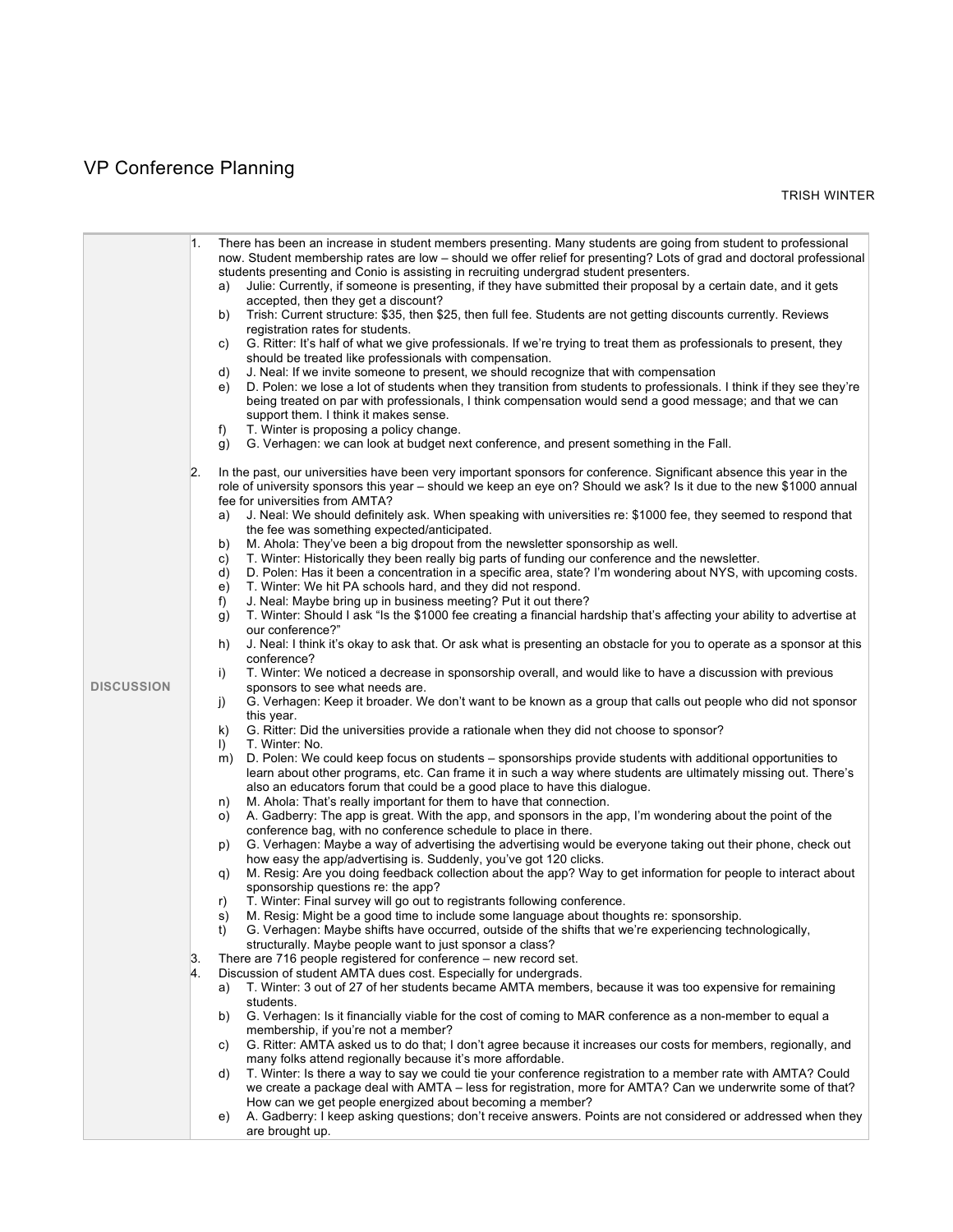|                     |          | f)<br>q)<br>h)<br>i)<br>ii)<br>iii)<br>iv)<br>V)                                                                                | voice concerns - will start through Deb Benkovitz.<br>are a member.<br>J. Neal: Good idea.<br>vi) G. Ritter: Good idea to reward members.                                                | G. Verhagen: Same concerns brought up in past years.<br>G. Ritter: Conio might have an idea as to what is valuable for students?<br>vii) J. Neal: trying hard to push benefits of membership – not enough.                                         | G. Ritter: This ties into membership concerns. Anita and I have been working to address membership concerns,<br>Anita has been trying to express concerns to AMTA but is havinga hard time getting answers. We have made<br>Google spreadsheet with concerns stated. I will go to meetings in Baltimore, since I live there, to continue to<br>G. Verhagen: As a region, I'm wondering if there's a way to offer assistance to students, regionally, that we don't<br>need national approval to do? I'm thinking out loud. Students who are members get an extra little thing -<br>whatever that is? Negotiate coupon with west music? Some small incentive to show you are special because you<br>G. Ritter: Raise non-member fee by \$5, give every student a \$5 Starbucks card.<br>T. Winter: it's tangible to the person that receives it. Little things are noticed – a small welcoming token.<br>G. Verhagen: it starts dialogue – why did you get ____, and I didn't? – because I'm a member.                                                                                                                                                                                                                                                                                                                                                                                                                                                                                                                                                                                                                                                                                                                                                                                                                                                                                                                                                                                                                                                                                                                                                                                                       |                 |
|---------------------|----------|---------------------------------------------------------------------------------------------------------------------------------|------------------------------------------------------------------------------------------------------------------------------------------------------------------------------------------|----------------------------------------------------------------------------------------------------------------------------------------------------------------------------------------------------------------------------------------------------|-------------------------------------------------------------------------------------------------------------------------------------------------------------------------------------------------------------------------------------------------------------------------------------------------------------------------------------------------------------------------------------------------------------------------------------------------------------------------------------------------------------------------------------------------------------------------------------------------------------------------------------------------------------------------------------------------------------------------------------------------------------------------------------------------------------------------------------------------------------------------------------------------------------------------------------------------------------------------------------------------------------------------------------------------------------------------------------------------------------------------------------------------------------------------------------------------------------------------------------------------------------------------------------------------------------------------------------------------------------------------------------------------------------------------------------------------------------------------------------------------------------------------------------------------------------------------------------------------------------------------------------------------------------------------------------------------------------------------------------------------------------------------------------------------------------------------------------------------------------------------------------------------------------------------------------------------------------------------------------------------------------------------------------------------------------------------------------------------------------------------------------------------------------------------------------------------------------|-----------------|
|                     | 5.<br>6. | a)<br>b)<br>C)<br>d)<br>e)<br>beneficial.<br>f)<br>i)<br>$\mathfrak{g}$<br>i)<br>ii)<br>iii)<br>iv)<br>V)<br>vi)<br>vii)<br>ix) | A. Gadberry: Why do we have 3 co-hosts?<br>amongst the board.<br>hosts for the 2017 regional conference.<br>all sides on these issues.<br>The motion was denied via paper ballot voting. | the comped amount how they see fit between the 3 of them.<br>need an additional bed, and were just happy to provide the service.<br>breakfasts as well as comped conference registration.<br>M. Hancock: how long has conferences had 2 co-chairs? | Donna has a question about Rochester re: room comping for co-hosts. Can we comp another bed for the 3 <sup>rd</sup> person?<br>T. Winter: We have been very clear to Rochester hosts that 2 co-hosts are comped, as is the historical president<br>-3 co-hosts was an elective; don't want to set a precedent. They chose to have 3 hosts, when historically there<br>have been 2, with the knowledge that 2 beds are comped. They are also aware that they are welcome to share<br>D. Polen: Not proposing a change to the policies; asking for consideration for this exceptional situation.<br>T. Winter: important to keep the boundaries clear; happy to open discussion about changing the policy.<br>D. Polen: The 3 people work together, in same place, connections within the area – thought this would be<br>G. Ritter called for a written ballot to vote on this proposal, due to disagreement on the board.<br>Gary notes that it is atypical (to need a written ballot), and that there has not been much disagreement<br>D. Polen made a motion to make an exeption to the existing co-chair policy to pay for a third bed for the local<br>J. Neal: were co-hosts selected first, then the other conference folks selected after?<br>D. Polen: hosts were first, then arranged a meeting to solicit members for the committee.<br>T. Winter: when emailed the co-hosts about this issue, when she learned there were 3, they said they didn't<br>D. Polen: wants the group to have a discussion, since conferences are profitable.<br>T. Winter: We are anticipating Rochester to be a lower attendance conference. Co-hosts are receiving free<br>Board is not sure. Mike Viega says 1 co-char had overseen treasury, 1 had overseen committee. Now with<br>a conference treasurer, it becomes easier for both to oversee committee and etc.<br>viii) T. Winter: It has been 1 or $2 - 2$ has been more consistent. I appreciate that we have a large sum of<br>money; I want to be careful about making decisions about having that money, versus staying with policy.<br>J. Neal: I think we need to have these conversations, and hear all of these sides. It is important to consider |                 |
| <b>CONCLUSIONS</b>  |          |                                                                                                                                 |                                                                                                                                                                                          |                                                                                                                                                                                                                                                    |                                                                                                                                                                                                                                                                                                                                                                                                                                                                                                                                                                                                                                                                                                                                                                                                                                                                                                                                                                                                                                                                                                                                                                                                                                                                                                                                                                                                                                                                                                                                                                                                                                                                                                                                                                                                                                                                                                                                                                                                                                                                                                                                                                                                             |                 |
| <b>ACTION ITEMS</b> |          |                                                                                                                                 |                                                                                                                                                                                          |                                                                                                                                                                                                                                                    | <b>PERSON RESPONSIBLE</b>                                                                                                                                                                                                                                                                                                                                                                                                                                                                                                                                                                                                                                                                                                                                                                                                                                                                                                                                                                                                                                                                                                                                                                                                                                                                                                                                                                                                                                                                                                                                                                                                                                                                                                                                                                                                                                                                                                                                                                                                                                                                                                                                                                                   | <b>DEADLINE</b> |
|                     |          |                                                                                                                                 |                                                                                                                                                                                          |                                                                                                                                                                                                                                                    |                                                                                                                                                                                                                                                                                                                                                                                                                                                                                                                                                                                                                                                                                                                                                                                                                                                                                                                                                                                                                                                                                                                                                                                                                                                                                                                                                                                                                                                                                                                                                                                                                                                                                                                                                                                                                                                                                                                                                                                                                                                                                                                                                                                                             |                 |

Break called at 10:09 AM. Called to order at 10:18 AM

## Public Relations

MEGAN RESIG

|                   | Anita and Donna had the great idea to use the exhibit hall booth as a way for delegates to connect with membership.<br>There's a suggestion jar at the booth; people have been signing up for shifts. But, if you would like opportunity to<br>connect with membership in person, Megan will re-send out sign up sheet for board members if interested.                                                                                                                                           |
|-------------------|---------------------------------------------------------------------------------------------------------------------------------------------------------------------------------------------------------------------------------------------------------------------------------------------------------------------------------------------------------------------------------------------------------------------------------------------------------------------------------------------------|
| <b>DISCUSSION</b> | Megan references report: PR committee has been busy. Have been wanting to draft a social media policy with and<br>turn over in moderators; want to ensure social media is used ethically and responsible, as well as consistently used.<br>Finished a formal Social Media Policy – what should we be posting about, how do we handle copyrighted items – draft<br>is in folder. Read through, provide feedback. Do we vote on policies or procedures?<br>a) G. Ritter: We would vote on policies. |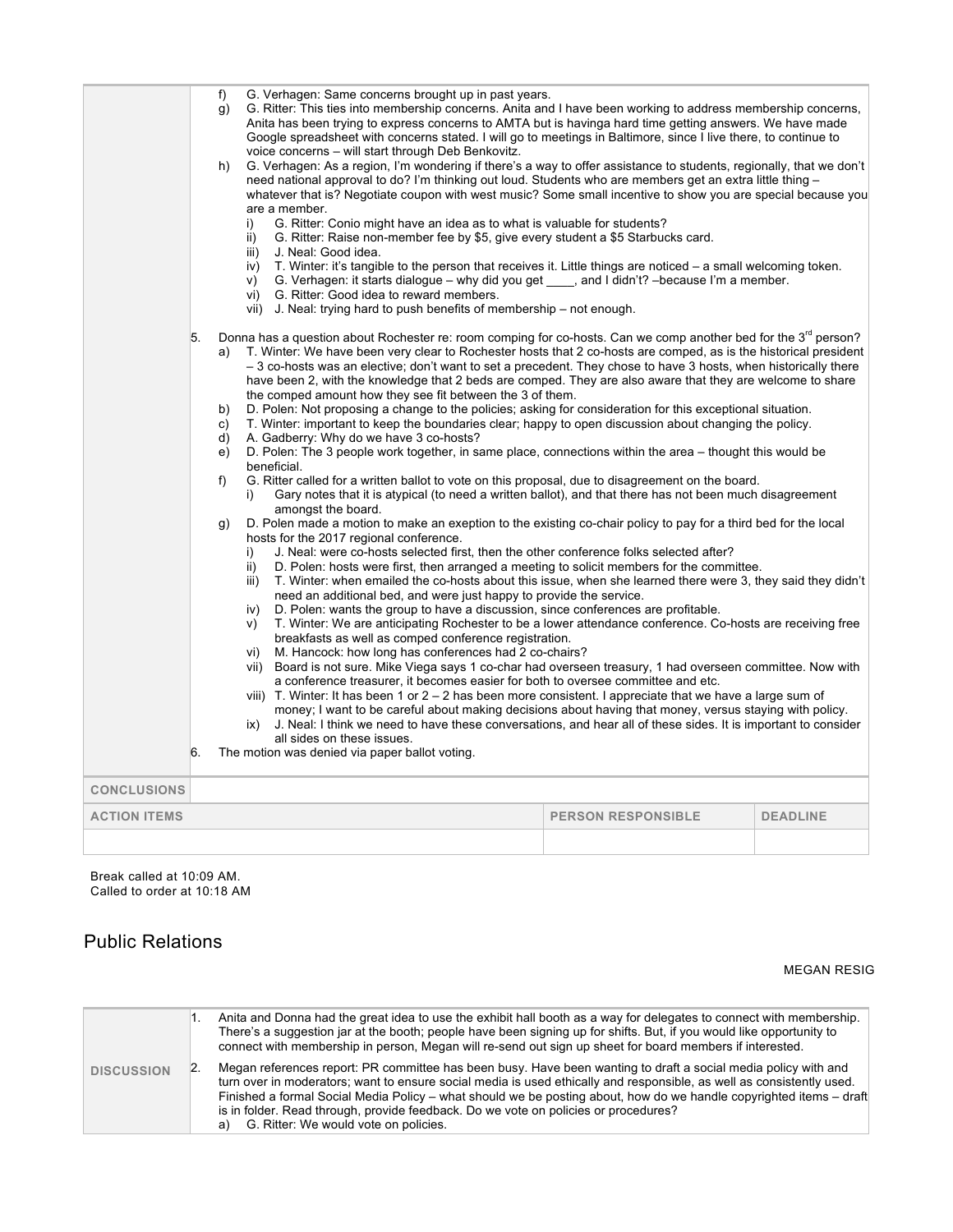|                                                                     | b)<br>C)<br>d)                                                                                                                                                                                                                                                                                                                                                                                                                                                                                                                                                                                                                                                          | J. Neal: We can vote by email.<br>Gabby: We can vote, in September as well.<br>Megan: no rush; Megan is moderating the accounts currently. Helps to maintain consistency across moderators.<br>Take time to read through it; please send over any feedback. Also created a list of language for what can be<br>posted on public forums.                                 |             |                     |
|---------------------------------------------------------------------|-------------------------------------------------------------------------------------------------------------------------------------------------------------------------------------------------------------------------------------------------------------------------------------------------------------------------------------------------------------------------------------------------------------------------------------------------------------------------------------------------------------------------------------------------------------------------------------------------------------------------------------------------------------------------|-------------------------------------------------------------------------------------------------------------------------------------------------------------------------------------------------------------------------------------------------------------------------------------------------------------------------------------------------------------------------|-------------|---------------------|
|                                                                     | 3.                                                                                                                                                                                                                                                                                                                                                                                                                                                                                                                                                                                                                                                                      | PR Adhoc committee was formed to develop an exhibit materials kit to be used for any local advocacy efforts –<br>making debut at hill day today. Will make second debut at MAR booth – can see both signs in EB files. When board<br>sees a need for different imagery or wording, we can put those in – Megan discusses range of costs for<br>banners/promo materials. |             |                     |
|                                                                     | a)<br>b)                                                                                                                                                                                                                                                                                                                                                                                                                                                                                                                                                                                                                                                                | Discussion of whether making materials for each individual event is feasible; shipping costs explored; feasibility<br>of related work loads associated with creating additional materials.<br>M. Resig: it was relayed to me via Maria Fay that historically, people have been responsible for passing along                                                            |             |                     |
|                                                                     | C)                                                                                                                                                                                                                                                                                                                                                                                                                                                                                                                                                                                                                                                                      | promo materials directly along to the next person. Megan is concerned about materials getting to the next person<br>in tact and in a timely manner.<br>G. Ritter and J. Neal discuss that these materials are specifically designated for advocacy, so materials stay for                                                                                               |             |                     |
|                                                                     | d)                                                                                                                                                                                                                                                                                                                                                                                                                                                                                                                                                                                                                                                                      | that.<br>A. Gadberry: wondering if one set could be designated for government relations advocacy, and an additional set<br>for the etc. events.                                                                                                                                                                                                                         |             |                     |
|                                                                     | e)                                                                                                                                                                                                                                                                                                                                                                                                                                                                                                                                                                                                                                                                      | D. Polen agrees that a set stay with the government relations, and perhaps the other stay with PR to coordinate<br>the other events, might work.                                                                                                                                                                                                                        |             |                     |
|                                                                     | f)<br>g)                                                                                                                                                                                                                                                                                                                                                                                                                                                                                                                                                                                                                                                                | M. Resig: Then explore increasing the budget line to accommodate 2 sets. Perhaps an additional budget line for<br>shipping.<br>G. Ritter & J. Neal: Yes, you should propose it to financial advisory committee. Or transferring money from                                                                                                                              |             |                     |
|                                                                     | h)<br>i)                                                                                                                                                                                                                                                                                                                                                                                                                                                                                                                                                                                                                                                                | general reserve to PR.<br>M. Resig: Do we have policies (and rationale) to cover loss or damage of promo items when used?<br>G. Ritter: Could be put on the slate for September discussion.                                                                                                                                                                             |             |                     |
|                                                                     | M. Resig: committee has been talking about submitting for conference session as a PR training – has been talking to<br>4.<br>other regional and National PR chairs – for the following regional conference, region is going to submit to do a training<br>- open to anyone - regarding what this could look like, and how you could actively serve your region?                                                                                                                                                                                                                                                                                                         |                                                                                                                                                                                                                                                                                                                                                                         |             |                     |
|                                                                     | 5.<br>a)<br>b)                                                                                                                                                                                                                                                                                                                                                                                                                                                                                                                                                                                                                                                          | K. Shannon, Webmaster:<br>Will be contacting board members re: submitting a little blurb on each of his/her committee pages explaining to<br>the membership what the function of said committee is.<br>If you notice anyone is not on the e-blast, let me know.                                                                                                         |             |                     |
|                                                                     | C)                                                                                                                                                                                                                                                                                                                                                                                                                                                                                                                                                                                                                                                                      | G. Ritter statess there has been a steep learning curve for committee members to recognize that Kate's time<br>needs to be respected.                                                                                                                                                                                                                                   |             |                     |
|                                                                     | Seeking assistance for navigating lines: what is actually time-sensitive for posting on website, what can wait.<br>d)<br>M. Resig brings attention to the fact that the website is highly-used now, as compared to past years, and we<br>e)<br>need to keep expectations realistic given the high level of traffic that Kate singularly navigates.<br>G. Ritter: Can there be 1 liaison who contacts Kate for any submissions? I'm being copied on the emails that are<br>f)<br>sent to Kate, that are contacting Kate constantly, but how to assist?<br>Conversation with Julie and Megan explores having all standing committees have content submitted to Kate<br>g) |                                                                                                                                                                                                                                                                                                                                                                         |             |                     |
|                                                                     |                                                                                                                                                                                                                                                                                                                                                                                                                                                                                                                                                                                                                                                                         |                                                                                                                                                                                                                                                                                                                                                                         |             |                     |
|                                                                     | h)                                                                                                                                                                                                                                                                                                                                                                                                                                                                                                                                                                                                                                                                      | through Julie (chair of standing committees).<br>K. Shannon: do we then need to reconstruct the e-mail list to more succinctly solicit materials.<br>i)<br>M. Resig: mentions creating a more specific input form to make incoming materials look more uniform. And                                                                                                     |             |                     |
|                                                                     | contacts could be streamlined: all State task force items – from Maria; Conference – Trish; State associations –<br>Mike, etc.<br>M. Resig: wonders about creating more specific, regular content (e.g. membership spotlight) – way to connect<br>i)<br>with membership more regularly and purposefully. Numbers are really good - analytics report show people, in<br>our region, are utilizing the website.<br>M. Ahola: should we talk about sponsorships?                                                                                                                                                                                                           |                                                                                                                                                                                                                                                                                                                                                                         |             |                     |
|                                                                     | j)<br>6.<br>G. Ritter: Did we get anywhere with our new contract to get Kate paid as webmaster?<br>M. Resig: The contract and paperwork is half-finished.<br>a)<br>G. Ritter: Once it's finished, we can send it over to AMTA as a second set of eyes.<br>b)<br>G. Verhagen: if they feel the need, they can send it over to their lawyer.<br>C)<br>G. Ritter: Wants to ensure that Kate will be compensated for her webmaster work very soon.<br>d)<br>J. Neal: Difficult to create a policy when we don't really know what the work will be, how much it entails.<br>e)                                                                                               |                                                                                                                                                                                                                                                                                                                                                                         |             |                     |
| <b>CONCLUSIONS</b>                                                  |                                                                                                                                                                                                                                                                                                                                                                                                                                                                                                                                                                                                                                                                         | Megan will continue drafting Kate's contract (with Gabby). Megan will continue working on social media policy.                                                                                                                                                                                                                                                          |             |                     |
| <b>ACTION ITEMS</b><br><b>PERSON RESPONSIBLE</b><br><b>DEADLINE</b> |                                                                                                                                                                                                                                                                                                                                                                                                                                                                                                                                                                                                                                                                         |                                                                                                                                                                                                                                                                                                                                                                         |             |                     |
| Prepare drafts for the Board's approval                             |                                                                                                                                                                                                                                                                                                                                                                                                                                                                                                                                                                                                                                                                         |                                                                                                                                                                                                                                                                                                                                                                         | Megan Resig | <b>Fall Meeting</b> |

# New Business

#### GABBY RITTER

| <b>DISCUSSION</b> | Need to approve the minutes from Kansas City, MO.<br>Anita makes a motion to approve the minutes as presented. Mike seconded. Approved. |
|-------------------|-----------------------------------------------------------------------------------------------------------------------------------------|
|                   |                                                                                                                                         |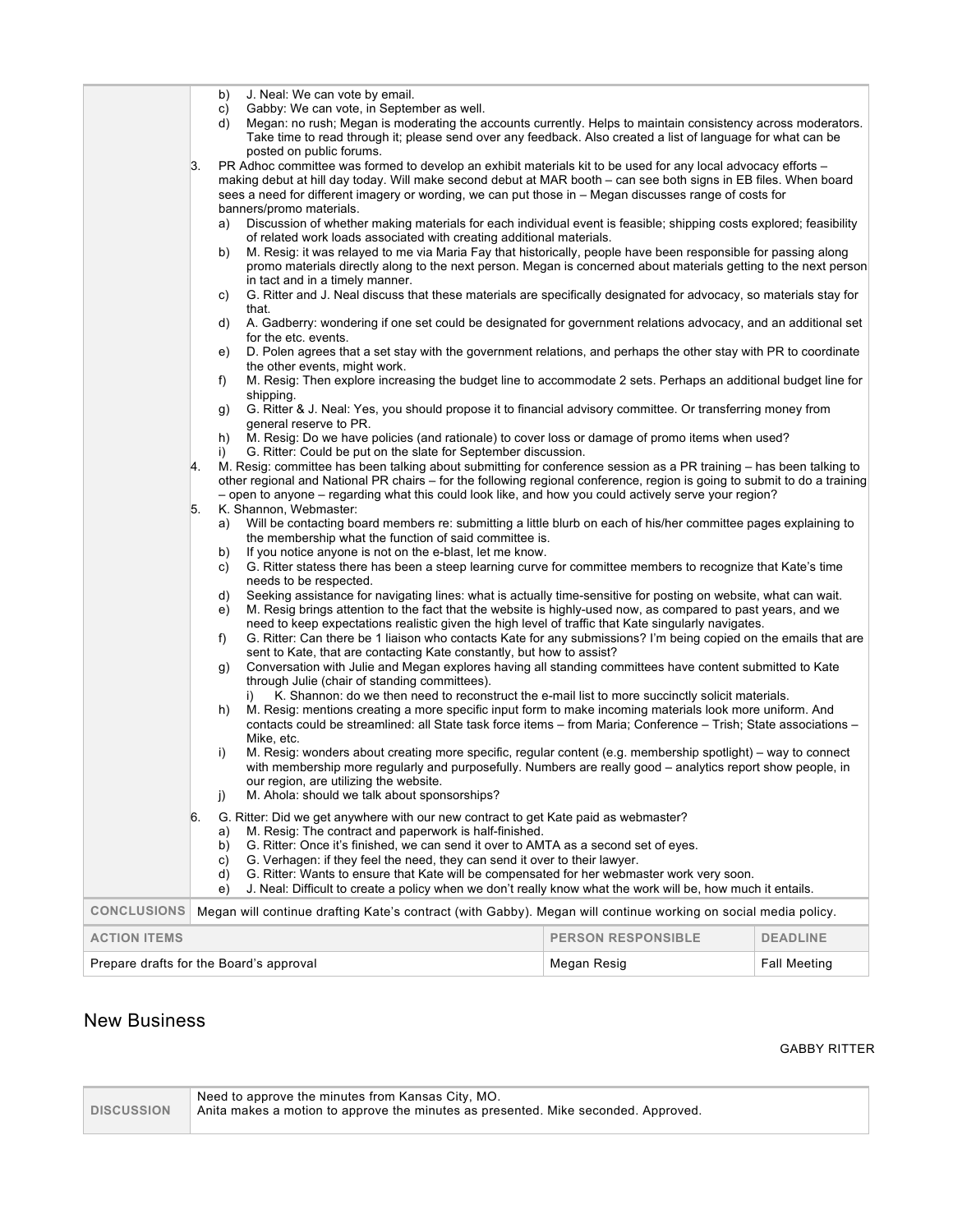| Julie makes a motion to change the chair of the adhoc committee for MAR historian and archivist position to Maria<br>Hancock. Approved. |
|-----------------------------------------------------------------------------------------------------------------------------------------|
|                                                                                                                                         |

## Good and Welfare

GABBY RITTER

|                   | Congratulations Brooke to the birth of her baby.                                                                                                                |  |
|-------------------|-----------------------------------------------------------------------------------------------------------------------------------------------------------------|--|
| <b>DISCUSSION</b> | Thank you, president Geiger, for attending our conference, and our EB meeting. We appreciate her flexibility and<br>openness to presentation of materials here. |  |
|                   | Trish Winter did an awesome job putting our conference together, along with her council and local committee.                                                    |  |
|                   | We thank Kate Shannon so very much for taking on new role as Webmaster, and being flexible with the EB<br>meeting our needs.                                    |  |
|                   | We thank Anita Gadberry so much for her service, and she will be missed.                                                                                        |  |

Meeting Adjourned: 10:57am.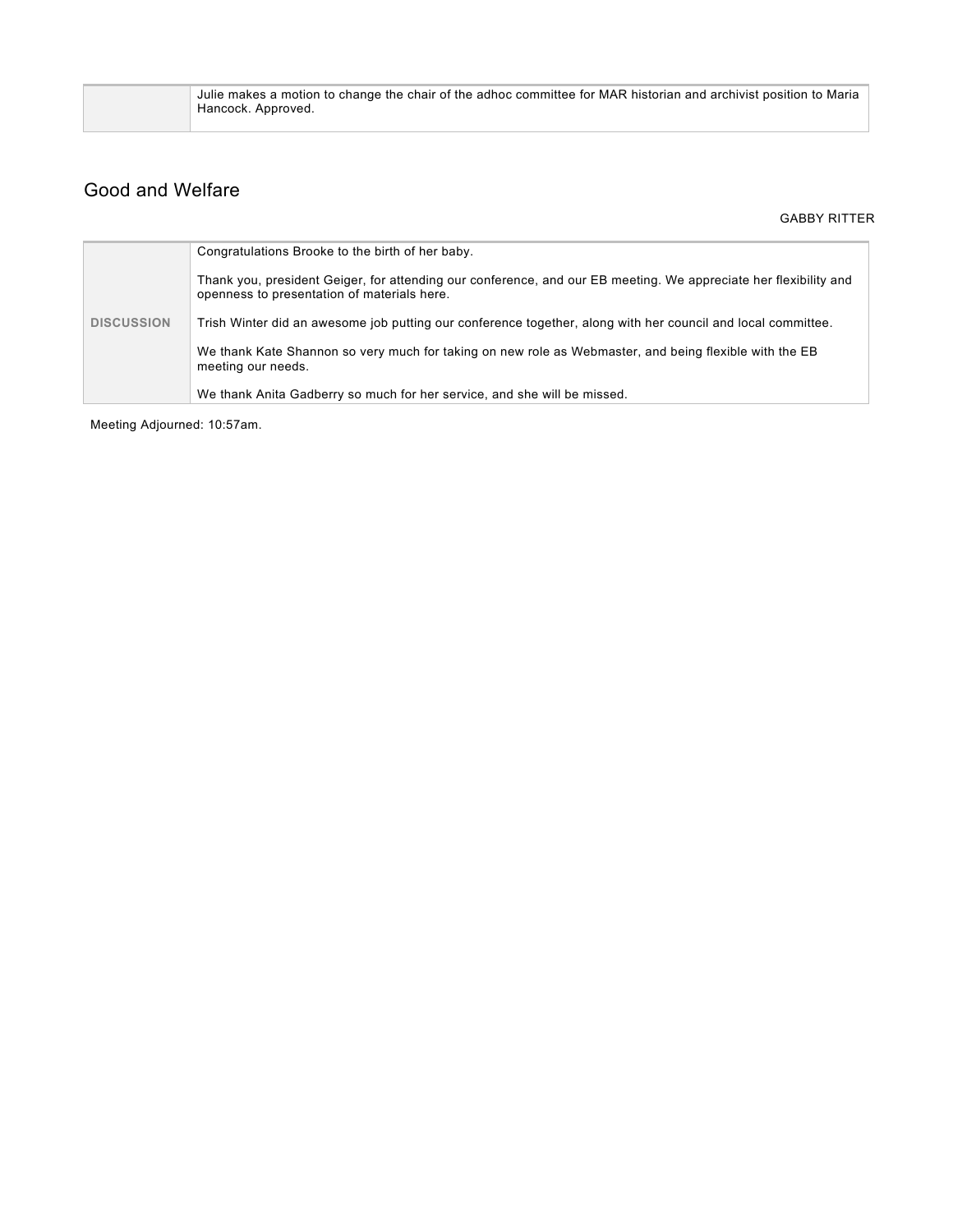

### **MAR-AMTA Executive Board Meeting 2016 MAR Regional Conference March 16 & 17, 2016** Harrisburg, PA

#### **I. Opening Procedures**

- A. Call to Order
- B. Approval of Agenda
- C. Approval of Consent Agenda
- D. Approval of 2015 AMTA National Conference Minutes

### **II. Officer's Reports**

| Α. | President                         | <b>Gabby Ritter</b>           |  |
|----|-----------------------------------|-------------------------------|--|
|    | Report, p. 2-3                    |                               |  |
| Α. | <b>President Elect</b>            | <b>Michael Viega</b>          |  |
|    | Report, <i>p.</i> 3-7             |                               |  |
| Α. | <b>Past President</b>             | <b>Julie Neal</b>             |  |
|    | Report, <i>p.</i> 7-10            |                               |  |
| Α. | Secretary                         | <b>Noa Ferguson</b>           |  |
|    | Report, p. 11-12                  |                               |  |
| Е. | Historian                         | <b>Maria Battista-Hancock</b> |  |
| F. | VP for Membership                 | <b>Anita Gadberry</b>         |  |
|    | Report, p. 12                     |                               |  |
| Α. | Treasurer                         | <b>Brooke Carroll Lemchak</b> |  |
| Α. | <b>Government Relations Chair</b> | <b>Maria Hricko Fay</b>       |  |
|    | Points of Discussion, p. 14-15    |                               |  |
|    | State Updates, p. 15-19           |                               |  |
| Α. | <b>Assembly Chair</b>             | <b>Donna Polen</b>            |  |
| Α. | <b>Student Affairs Advisor</b>    | <b>Conio Loretto</b>          |  |
| Α. | <b>Newsletter Editor</b>          | <b>Mark Ahola</b>             |  |
|    |                                   |                               |  |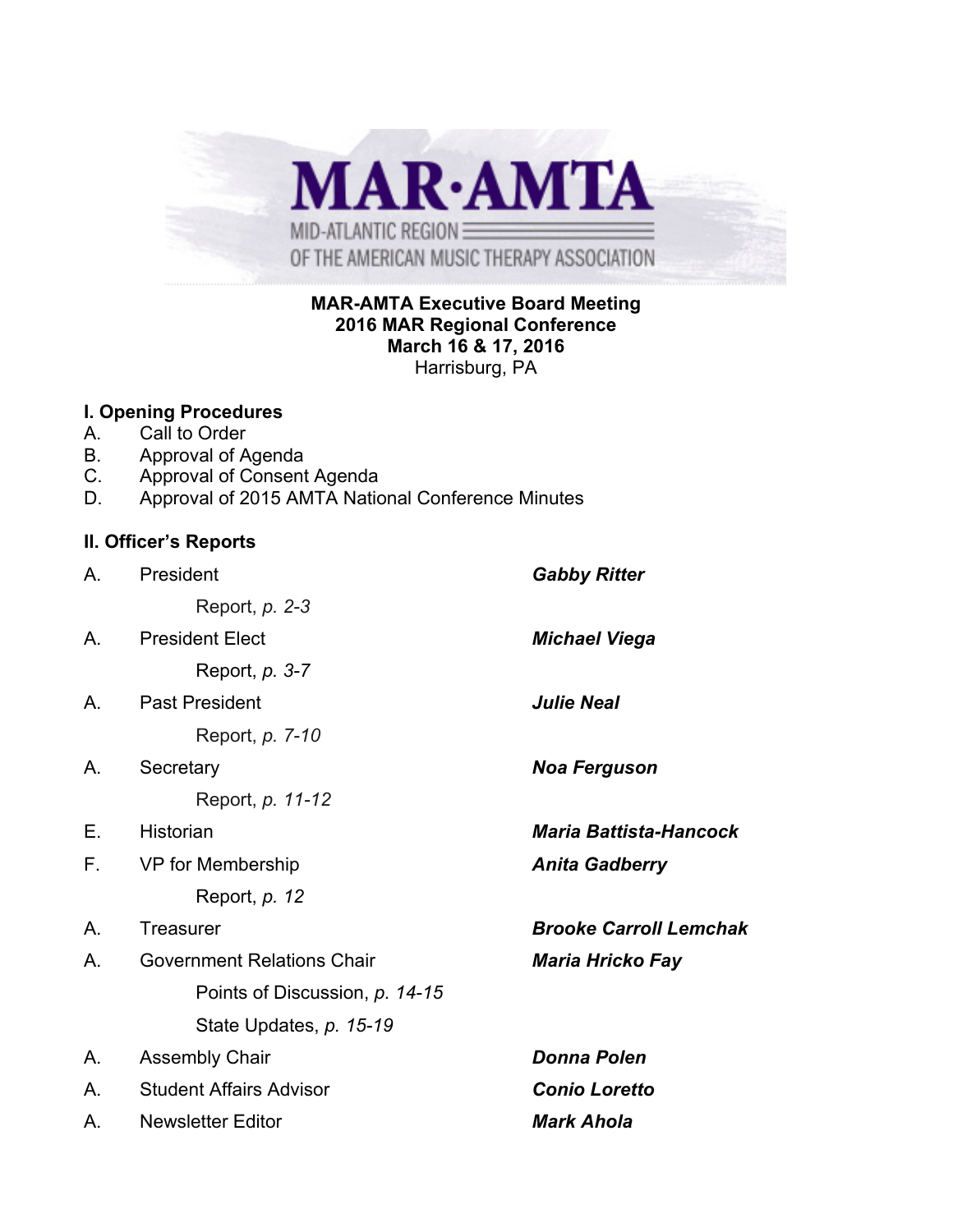Report, p. 17-18

L. VP for Conference Planning *Trish Winter* Report, *p. 19*

M.

- N. Public Relations *Megan Resig*
- **III. New Business**
- **IV**. **Good and Welfare**
- **V**. **Adjournment**

# **Consent Agenda**

#### **President Gabby Ritter**

- 1. Appoint Gene Ann Behrens as Research Committee Chair (Tony Meadows stepping down)
- 2. Appoint Brigette Sutton as Exhibits Coordinator (Darcy Lipscomb stepping down) https://drive.google.com/open?id=0By1I7pFfCN7kU0JKMXc1bnJ2RjNpTnkydk56NVFicloyY XRJhttps://drive.google.com/open?id=0By1I7pFfCN7kU0JKMXc1bnJ2RjNpTnkydk56NVFicloyYXRJ
- 3. Reappoint Matt Phillips as MAR rep to Association Internship Approval. This is a formality vote. He has been doing this work, I forgot to add him on the previous list of new approvals and re-approvals.

# **Board Book Items**

#### **MAR President's Report 2016 Executive Board Meeting Gabby Ritter**

- 1. Fall Meeting: September 9th-10th at Elizabethtown
- 2. Contribution to AMTA archives
- 3. Diversity and Multiculturalism Committee: https://drive.google.com/folderview?id=0By1I7pFfCN7kRjJOOEppenR5U3M&usp=sharing (Forgive misspellings of this committee name from those who submitted info. The name wasn't finalized when they submitted to me.)
- 4. Secretary Policy/Procedure: https://drive.google.com/open?id=1CsuqlnJqdbe41rKI\_TIYl-NCLsmfKWWiu5R6SB\_O-\_4https://drive.google.com/open?id=1CsuqlnJqdbe41rKI\_TIYl-NCLsmfKWWiu5R6SB\_O-\_4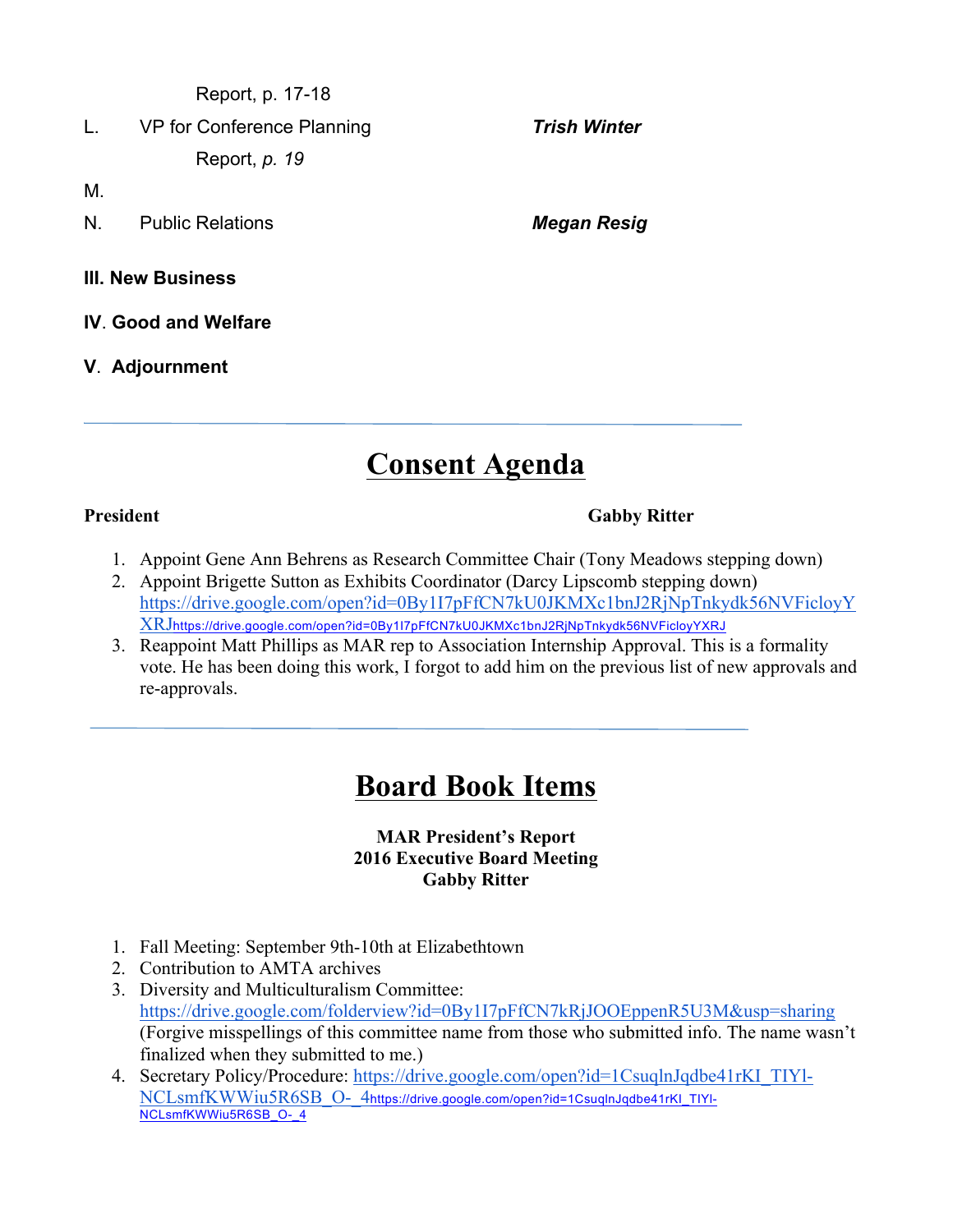- 5. Draft President's Policy for all appointed executive board positions: https://docs.google.com/document/d/11OuQrkjq-xh-FjXhs4r\_9heraqI\_eKVpU12dlGvSGE4/edit?usp=sharinghttps://docs.google.com/document/d/11OuQrkjqxh-FjXhs4r\_9heraqI\_eKVpU12dlGvSGE4/edit?usp=sharing
- 6. Adhoc Committee to assist CMTE Chair, Clare Arezina: Create Adhoc Committee to work for one year to work out any kinks, in order to create a new standing committee for CMTES (to be headed by our Continuing Education Chair). See discussion: Laurie Keough stepped down as cochair. She and Clare Arezina feels the position would work well as one chair, with a committee. According to Gary Verhagen: If I am understanding the conversation, the proposal is to create a new standing committee. This would require a constitutional change (adding a new committee name in Article VIII, Section 4), and a By-laws change to outline the duties of the committee (Article IX, adding a new Section 9). If this is the will of the board, a motion to change the constitution would need to be presented to the membership in writing at least two weeks prior to the vote and would need a 2/3 majority to pass. A motion to change the by-laws needs only 1 day notice in writing and a 2/3 majority to pass. One idea would be to create an ad hoc committee (which the executive board can do at their business meeting) for 1 year to work out any details. Then bring a motion to amend the constitution and by-laws at next year's annual conference.
- 7. AMTA President (Jennifer Geiger's) Travel Costs: https://docs.google.com/document/d/1mUKmKztPOEk6oZniDjGgzkR0qOdxNFZIgxDLWah1IE/edit?usp=sharinghttps://docs.google.com/document/d/1mUKmKztPOEk6oZniDjG gz-kR0qOdxNFZIgxDLWah1IE/edit?usp=sharing
- a. Adhoc to work on a policy related to costs we cover for hosting AMTA Presidents in the future.
	- 2. Check your email often between our meetings. We are missing some folks' input on email conversations, work and votes.
	- 3. AMTA Conference Business Meeting Reviews: https://docs.google.com/spreadsheets/d/1Hr3PHs5hghT0ZomhRHflENmRAqj4Qc61Qg4Ihxwak Xo/edit?usp=sharinghttps://docs.google.com/spreadsheets/d/1Hr3PHs5hghT0ZomhRHflENmRAqj4Qc61Qg4IhxwakXo/ edit?usp=sharing
- a. Ad Hoc Committee for next business meeting

#### **MAR President-Elect Report Executive Board Meeting Michael Viega**

#### **Proposed Amendments to Bylaws Spring 2016**

Proposed amendments highlighted in yellow.

#### **Constitution**

### **Article IV - Officers**

**Section 2.** The elected officers of the Region shall be a President, President-Elect, Vice President for Conference Planning, Vice President-Elect for Conference Planning, Vice President for Membership, Immediate Past-President, Treasurer, Treasurer-Elect, Government Relations Chair, Government Relations Chair-Elect, Public Relations Chair.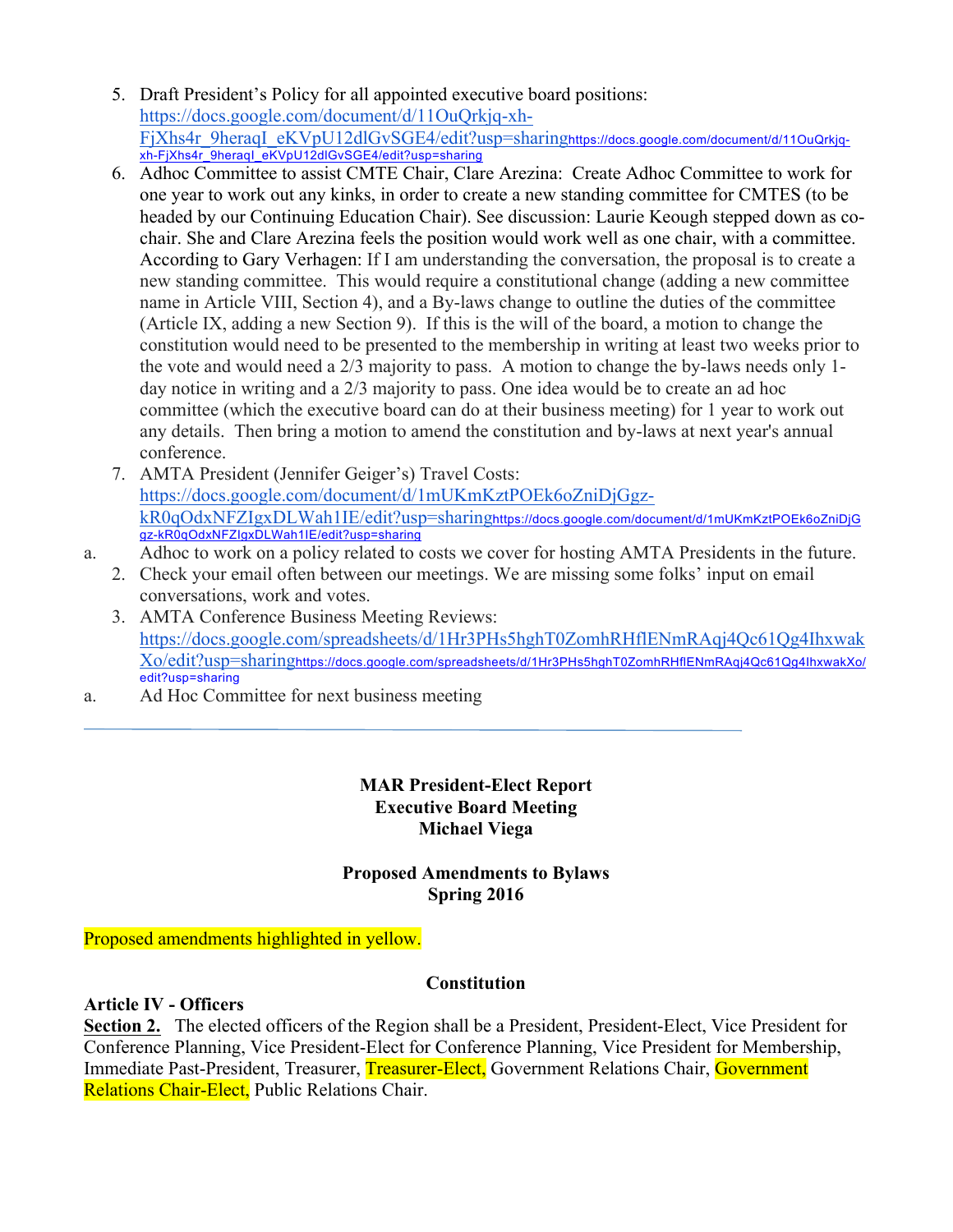Motion: Add new Treasurer-Elect and Government Relations Chair-Elect positions to the list of elective officers of the region.

Rationale: Adding elect positions for Treasurer and Government Relations Chair will allow the elected member to have one term to fully learn and understand the extensive duties of these positions before taking on full responsibility therein.

#### **Article V - Executive Board**

**Section 1.** There shall be an Executive Board consisting of **eleven** (11) thirteen (13) voting members: President, President-Elect, Vice President for Conference Planning, Vice President-Elect for Conference Planning, Vice President for Membership, Immediate Past-President, Treasurer, Treasurer-Elect, Student Affairs Advisory Board Representative (elected by MARAMTS), Government Relations Chair, Government Relations Chair-Elect, Public Relations Chair, and Student Representative (elected by MARAMTS). The Recording Secretary, Editor, Historian, and Assembly Chair shall be ex-officio members without the right to vote.

Motion: Add Treasurer-Elect and Government Relations Chair-Elect as elective offices with voting privileges.

Rationale: Participating fully in the Parliamentary process during the 2 years in elect positions will better prepare these officers for their future roles.

#### **Bylaws**

#### **Article III - Duties of Elected Officers**

**Section 8.** The Treasurer-Elect shall: study the duties of the Treasurer in order to be prepared at the appropriate time to take over the responsibilities of the office; assist the Treasurer as requested; maintain communication with the Treasurer; serve as Conference Treasurer for conferences of the Region; assume all duties of the Treasurer in case of resignation or removal of the Treasurer; attend Regional Executive Board meetings and conferences of the Region during their term of office; serve as a member of the Finance Committee; establish and/or maintain a handbook outlining job responsibilities; and carry out such other duties as may be assigned by the President or the Executive Board. **Section 8 9.**

**Section 9 10.**

Motion: Adopt new Section 8 as written and renumber subsequent sections.

Rationale: Adding duties for the Treasurer-Elect position addressed in Constitution Article IV, Section 2.

**Section 11.** The Government Relations Chair-Elect shall: study the duties of the Government Relations Chair in order to be prepared at the appropriate time to take over the responsibilities of the office; assist the Government Relations Chair as requested; maintain communication with the Government Relations Chair; assume all duties of the Government Relations Chair in case of resignation or removal of the Government Relations Chair; attend Regional Executive Board meetings during their term of office; participate in regional State Task Force conference calls; establish and/or maintain a handbook outlining job responsibilities; and carry out such other duties as may be assigned by the President or the Executive Board.

**Section 10 12.**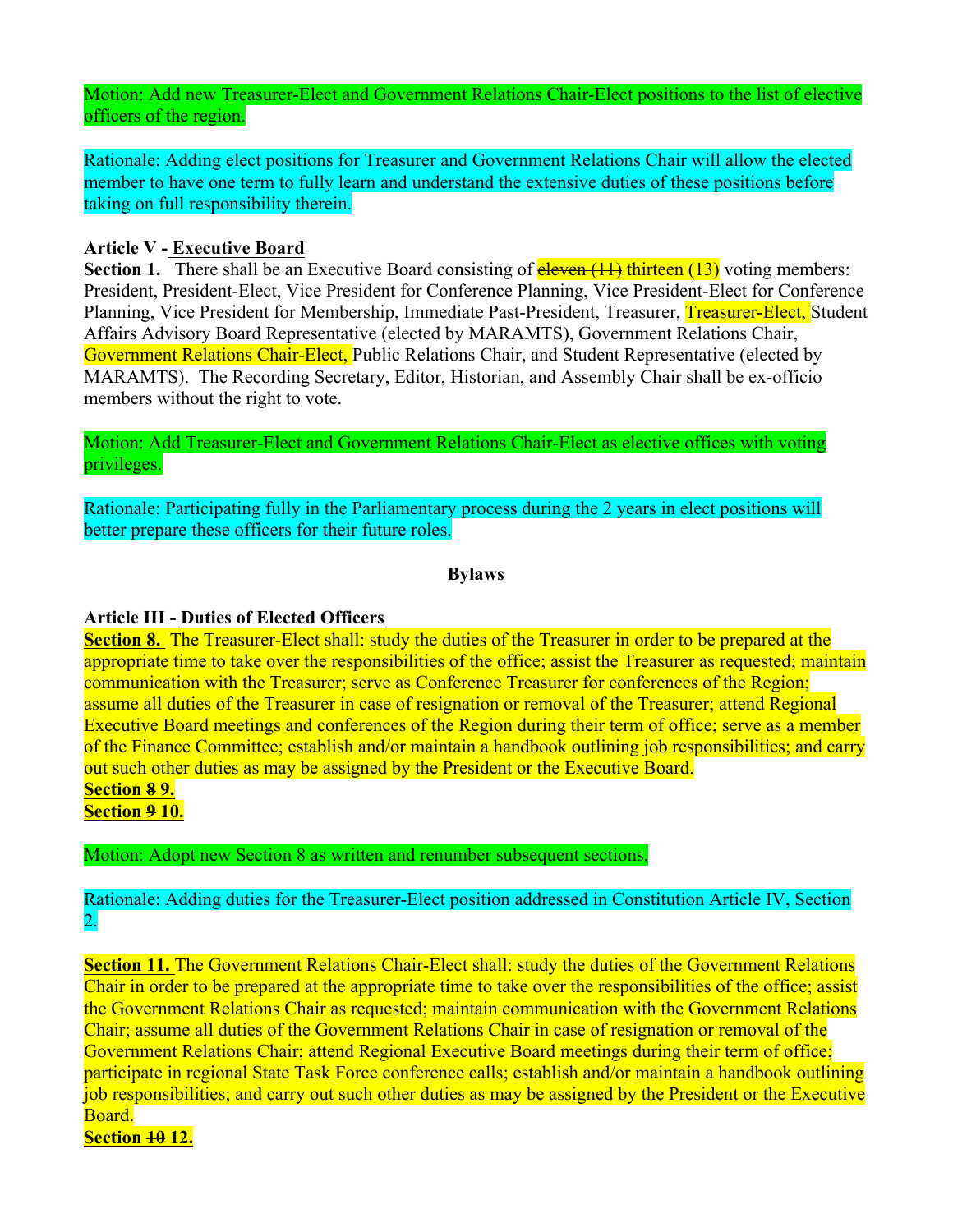#### **Section 11 13.**

Motion: Adopt new Section 11 as written and renumber subsequent sections.

Rationale: Adding duties for the Government Relations Chair-Elect position addressed in Constitution Article IV, Section 2.

#### **Article VI - Elections, Terms of Office, and Vacancies**

**Section 2.** The Nominating Committee shall draw up a slate of consenting candidates for each elective office to be presented, along with respective biographical information, to the general membership at the annual regional conference or via special election procedures as specified in the Bylaws, Article VI, Section 5. The Committee shall make every attempt to present at least two (2) candidates for each elective office. They shall also draw up a slate of at least twice as many nominees as there are designated positions for the Assembly of Delegates. Additional nominees of consenting candidates for elective offices shall be accepted from the floor at the annual regional conference or via special election procedures as specified in the Bylaws, Article VI, Section 5.

Motion: Adopt new Section 2 as written.

Rationale: Added wording to reflect the proposed addition of Bylaws, Article VI, Section 5, which details special election procedures.

**Section 3.** All **regular and special** elections shall be held by secret ballot **except in the case of a special** election in which there is only one nominee. For regular elections, ballots will be distributed no later than two (2) weeks following the conclusion of the annual regional conference. All nominees shall be listed on the Region's website with accompanying biographical information. For each office, the nominee receiving the greater or greatest number of votes shall be considered elected. In the event that this greater or greatest number is a tie, a deciding vote shall be cast by the members of the outgoing Executive Board. This shall apply to tie votes for the Assembly only when the tie would result in (a) one candidate serving on the Assembly and the other serving as an Alternate; or (b) one candidate serving as an Alternate and the other not being included as an Alternate. Ties within the list of Alternates shall be ranked and called at the discretion of the President. **During a special election, should only one nominee** be identified by the end of the final business meeting at the regional conference, the members present can vote for the one nominee thereby suspending the ballot process. The Chair of the Nominating Committee shall present the results for publication in the first edition of the official regional publication following the election and shall notify AMTA of the election results.

#### Motion: Adopt section 3 as written, removing strikethrough portions.

Rationale: This section was changed to reflect procedures for regular elections only. Information regarding special elections is reflected in the proposed addition to the Bylaws, Article VI, Section 5.

**Section 74.** Should a vacancy occur in an elective office, which is not filled through regular succession of that office, the President shall appoint someone to fill that position until the next annual regional **conference. Immediately thereafter, the vacant position shall be filled by until it is filled by regular or** special election, as specified in the Bylaws, Article VI, Sections  $\frac{2 \text{ and } 3}{2}$ ,  $\frac{3}{2}$ , and  $\frac{5}{2}$ .

Motion: Adopt previous Section 7, new Section 4 as written, removing strikethrough portions.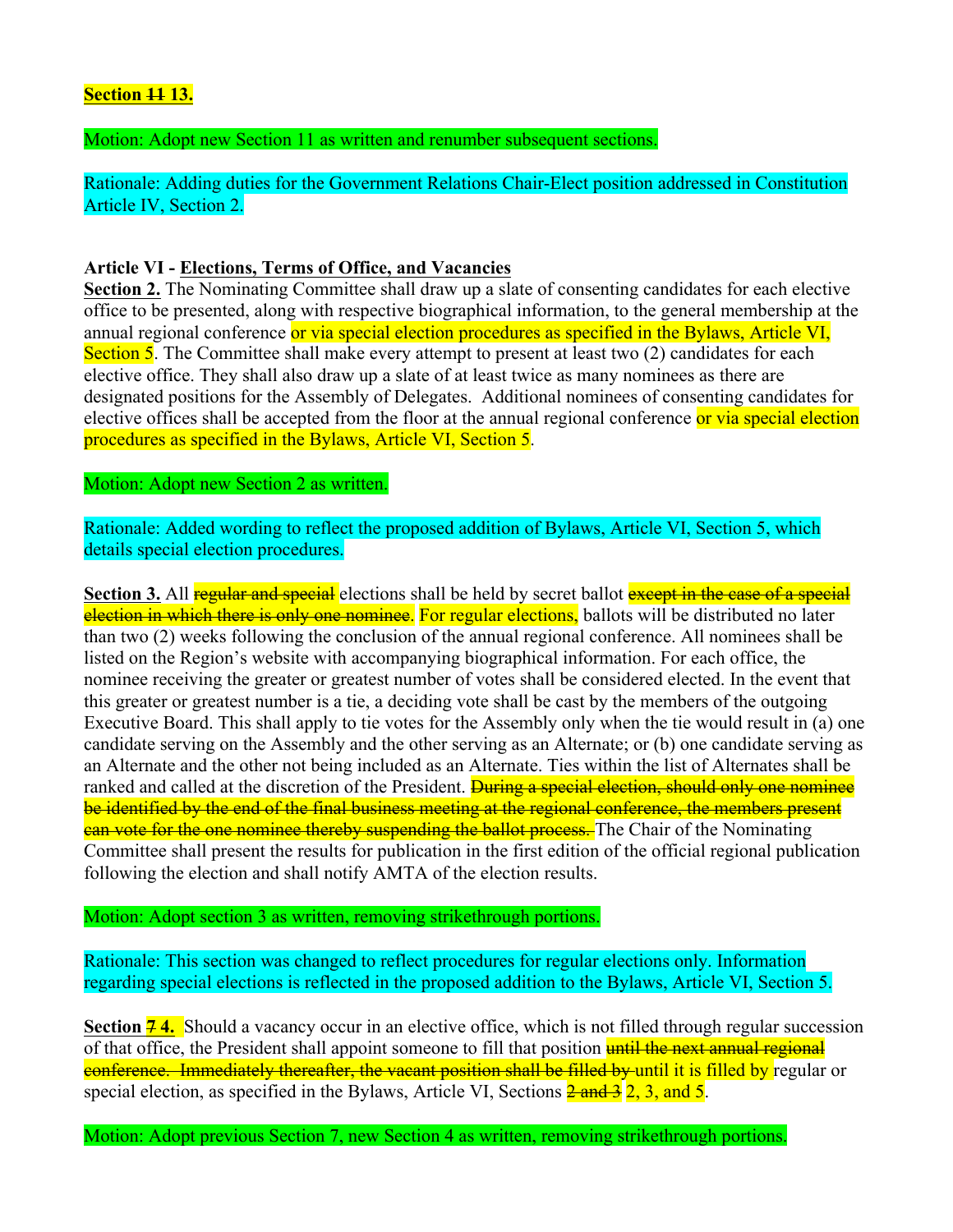Rationale: This section was moved to maintain organization between Section 3 and Section 5. This Section makes it clear that vacancies will lead to special elections, even between conferences.

**Section 5.** A special election will be completed within four (4) months of the vacancy of an elective office, which is not filled through regular succession of that office, as specified in the Bylaws, Article VI, Section 4. In the event a special election is held between conferences of the Region*,* the nomination and election shall be conducted via electronic media as follows: The Nominating Committee will present a slate of nominees to the members. In the two (2) weeks that follow, members may nominate additional consenting candidates. Ballots will then be distributed within two (2) weeks following the end of the nomination period. When a special election is held during a regional conference, should only one nominee be identified by the end of the final business meeting of the same conference, the members present can vote for the one nominee, thereby suspending the ballot process. **Section 4 6.**

Motion: Adopt new Section 5 as written and renumber subsequent section. Rationale: Information in this Section outlines procedures for special elections. It was decided that this information should have its own Section for ease and clarity of presenting the information in the Bylaws.

**Section 57.** All elected officers except the Treasurer, Treasurer-Elect, and Assembly Delegates shall commence office June  $1<sup>st</sup>$  and continue for a term of two (2) years or until the next subsequent election. The incoming President shall be formally introduced at the closing session of the annual spring conference. The Treasurer's and Treasurer-Elect's terms will commence with the start of the new fiscal year following the election. The Assembly Delegates' term of office will coincide with the terms of the national officers.

#### **Section 6 8.**

Motion: Add details of Treasurer-Elect's term to Section 5, and renumber this and subsequent section.

Rationale: Newly created position requires delineation of term of office.

#### **Article VIII - National Standing Committees and Boards**

**Section 1.** The National Standing Committees are: Academic Program Approval Committee, Affiliate Relations Committee, Association Internship Approval Committee, Continuing Education Committee, Employment and Public Relations Committee, Government Relations Committee, International Relations Committee, Membership Committee, Professional Advocacy Committee, Reimbursement Committee, Research Committee, Special Target Populations Clinical Practice Networking Committee, Standards of Clinical Practice Committee, and Technology Committee.

Motion: Adopt new wording, removing strikethrough portion.

Rationale: This amendment is consistent with AMTA's renaming of this standing committee.

#### **Article IX - Regional Committees and Auxiliary Organizations**

**Section 2.** The Finance Committee shall consist of the Treasurer, who shall serve as chair, Treasurer-Elect, President, President-Elect, Past President and at least one (1) MAR member. Duties of the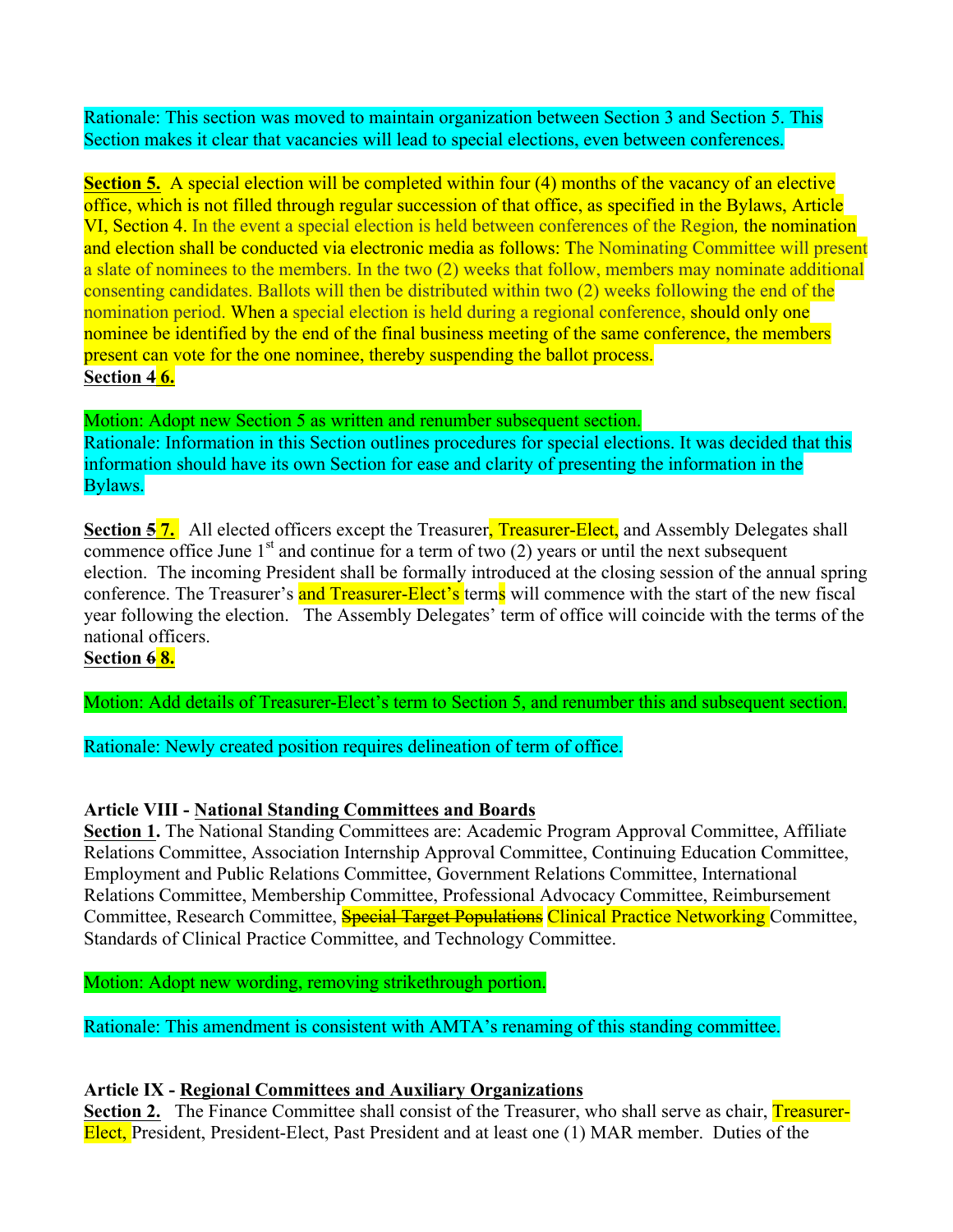Finance Committee shall be to make recommendations to the Executive Board regarding fiduciary responsibility of the financial resources held by the region; to assist the Treasurer in the construction of the proposed annual budget; and to assist the Treasurer in developing and maintaining fiscal policy recommendations to the Executive Board.

**Section 4.** The Government Relations Committee shall consist of the Government Relations Chair, Government Relations Chair-Elect, and the members of the State Task Forces within MAR. The State Task Forces include at least three and no more than six professional voting members and one Student Representative. Duties of the Government Relations Chair and Government Relations Chair-Elect are specified in the Bylaws, Article III, Sections  $9-10$  and 11. Duties of the Government Relations Committee members are to participate in AMTA national advocacy activities and assist with the implementation of the AMTA and CBMT State Recognition Operational Plan within MAR.

Motion: Add Treasurer-Elect and Government Relations Chair-Elect to their respective committees. Rationale: Service on these committees is specified in the Bylaws, Article III, Sections 8 and 11.

> **Mid-Atlantic Region, AMTA Immediate Past President's Report Executive Board Meeting March 2016 Harrisburg, PA** Julie P. Neal, MS, MT-BC

The duties of the Immediate Past President are identified in Article III, Section 5 of the MAR-AMTA Bylaws.

The Immediate Past President shall: endeavor to effect a smooth transition of power by assisting and advising the new President as necessary; chair the National Services Council; chair the Nominating Committee appointed by the President; present the slate of nominees to the membership; attend Regional Executive Board meetings; serve as a member of the Assembly of Delegates; serve as a member of a Constitution and Bylaws Revision Committee; communicate with, advise, and guide corresponding student officer; establish and/or maintain a handbook outlining job responsibilities; submit an annual written report at the regional conference; and carry out such other duties as may be assigned by the President or the Executive Board.

As Immediate Past President I have assisted and provided guidance to President Ritter as needed, established and maintained contact with regional representatives to National Standing Committees, and attended the regional executive board meeting in Kansas City in November. Service on the Constitution and Bylaws Revision Committee is ongoing and proposed revisions are being submitted at this conference. The Nominating Committee has been formed and is working to establish a slate of candidates for special elections for Vice President-Elect for Conference Planning, Vice President for Membership, Treasurer-Elect (proposed new position), and Government Relations Chair-Elect (proposed new position). Additional action items are listed below.

#### **National Services Council**

Names and contact information of all MAR representatives to national standing committees and boards have been shared with Kate Shannon for solicitation of website updates. All committee and board reports should be updated on the website as needed, and at least on a bi-annual basis following national conferences and mid-year meetings.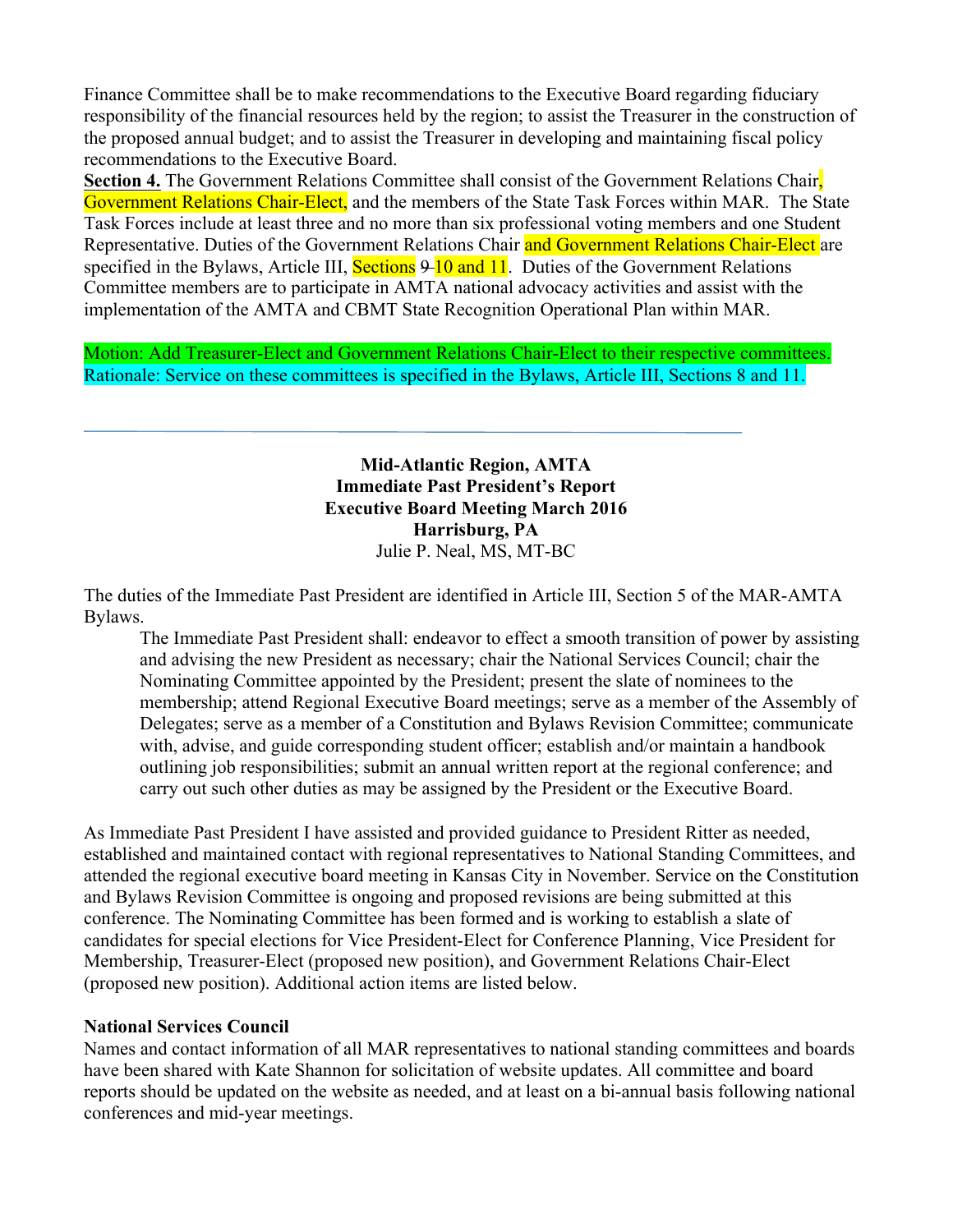#### **Historian/Archivist Ad Hoc Committee**

This committee is made up of myself as chair, Maria Hancock, Phil Mauskapf, Donna Polen, Mark Ahola, Elaine Abbott, and Shawna Vernisie, as well as Anita Gadberry who served from a Membership perspective. The group worked to establish ideas about the future of these two positions, and is recommending that a regional standing committee form with the Historian and Archivist as co-chairs. Shawna Vernisie recently stepped down from this committee. See report addendum with further recommendations.

#### **Potential Elect Positions Ad Hoc Committee**

This is committee is made up of myself as chair, Michael Viega, Brooke Carroll, Maria Fay, and Gary Verhagen. The committee recommends the addition of two (2) new elected positions, Treasurer-Elect and Government Relations Chair-Elect, as both positions include a steep learning curve and a great deal of work. See proposed Constitution and Bylaws revisions for more information regarding these positions and their duties.

#### **Nominating Committee**

This committee is made of myself as chair, Michael Viega, Gary Verhagen, Maria Fay, Noel Anderson, and Bob Miller. We expect to have a slate of candidates to present to the membership at the business meeting. The Treasurer-Elect and Government Relations-Elect nominees will be presented only if and when the membership approves the addition of these elected positions.

Respectfully submitted, Julie P. Neal, MS, MT-BC, MAR-AMTA Immediate Past President

#### **Addendum to Immediate Past President's Report Historian/Archivist Ad Hoc Committee Ideas for Historical Preservation Committee**

Working Names for Committee: Historical Preservation Committee MAR Institute for Historical Preservation

#### Purpose:

To work in partnership with members to preserve and share the history and record current events within the Mid-Atlantic Region.

#### Co-Chairs:

Historian - as responsibility of Presidential Appointed position and MAR Executive Board member Archivist - as responsibility of Presidential Appointed position

Potential Member Roles: Interviewer/Columnist Academic Representative Clinical Training Representative Student Archivist Research Committee Representative State Representatives Others as deemed appropriate by co-chairs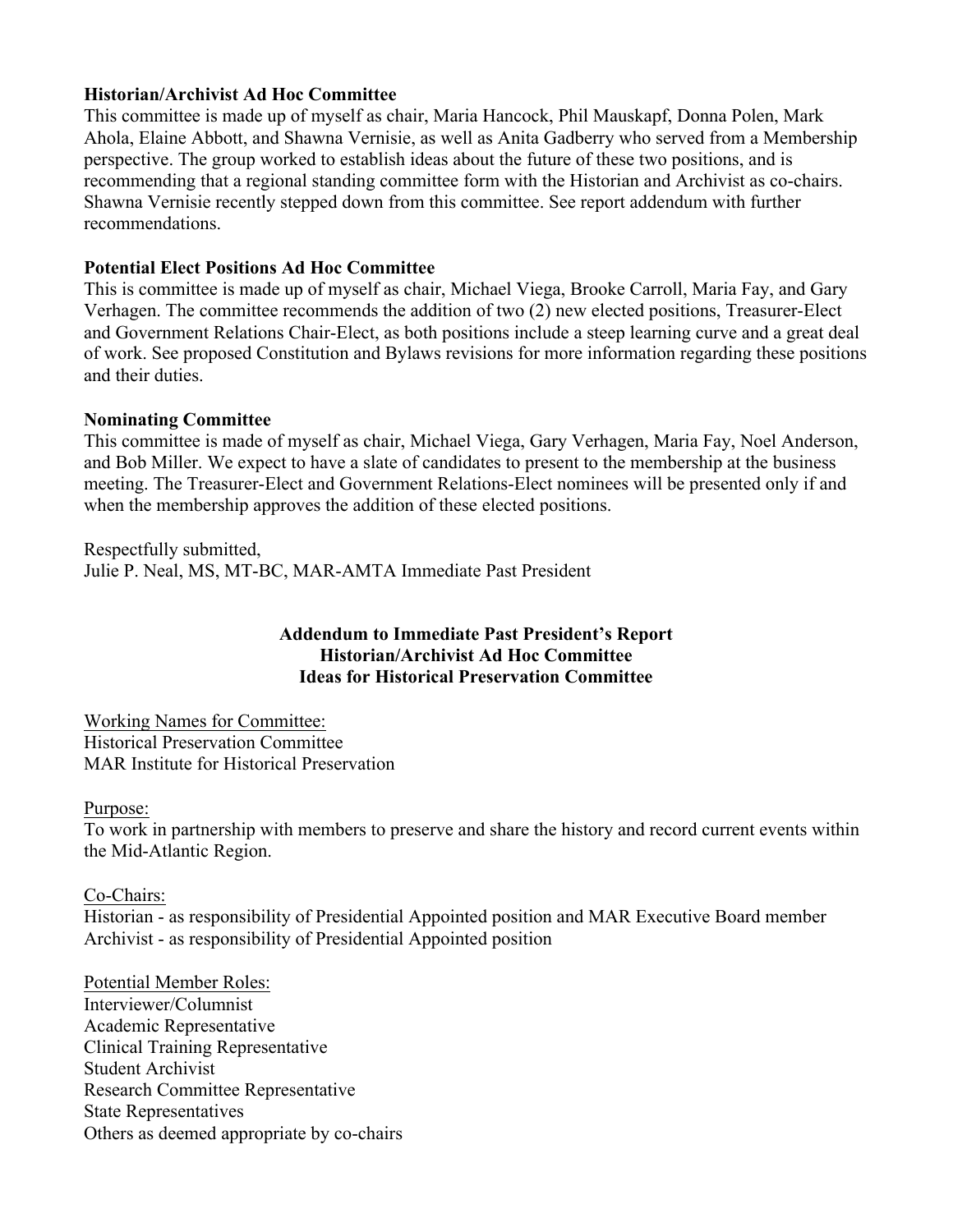Tasks:

- Submit a report for each Board Book
- Maintain a handbook for each position and the committee
- Consult with Public Relations Chair to advertise a theme and engage the membership in accessing the archives, preserving our history through story-telling and sharing materials, and capturing current events in the region
	- o Theme: "*Remember the Past, Respect the Present, Re-Member the Future"*
- Submit column to quarterly MAR newsletter
	- Suggested Topics:

A regular column in every newsletter should focus on a range of topics, addressed by invited contributors. The first column may be co-authored by Alan Solomon, former NAMT Historian, and Bryan Hunter and Ken Aigen, former Presidents of NAMT and AAMT that facilitated Unification.

Interview with Bill Davis, AMTA Archivist

Other rotating column topics include:

MAR Pioneers: educators, trainers, clinicians, theorists, researchers, authors

Educational/Academic Program Development

Internship/Training Program Development

Regional Administration Development, including MAR EB, MAR Assembly, and regional publications

Conference History

Forging new frontiers in client populations and clinical application models

Legislative Achievements

Achievements of MAR students – as students and beyond

- Prepare and exhibit archival materials at MAR booth at National and Regional Conferences
- Interview a variety of members to record their histories and the history of the region, as well as "Making History in the MAR"
- Solicit volunteers such as pioneers of the MAR to chat with members at conferences
- Maintain and update archival material and disseminate via MAR website and at conferences
- Secure and monitor the work of a student archivist task of the Archivist
- Prepare materials and events for regional conferences to encourage awareness of MAR history and recording of current events for archives
- Promote and/or present propose concurrent sessions at regional conferences highlighting the history of the MAR
	- o include a consistent theme with changing focus, e.g., "The Historical Preservation Committee Presents: \_\_\_\_\_\_"
	- o forum/panel type session including established MTs along with some interns and current students
	- o consider creating a Historical Preservation track, much like the Research track

Respectfully submitted, Julie Neal, MAR Immediate Past President, Chair Maria Hancock, MAR Historian Phil Mauskapf, MAR Archivist Donna Polen, MAR Assembly Chair Elaine Abbott, Member/Professor at Duquesne University, home of the MAR-AMTA Archives Shawna Vernisie, Member Anita Gadberry, MAR Vice President for Membership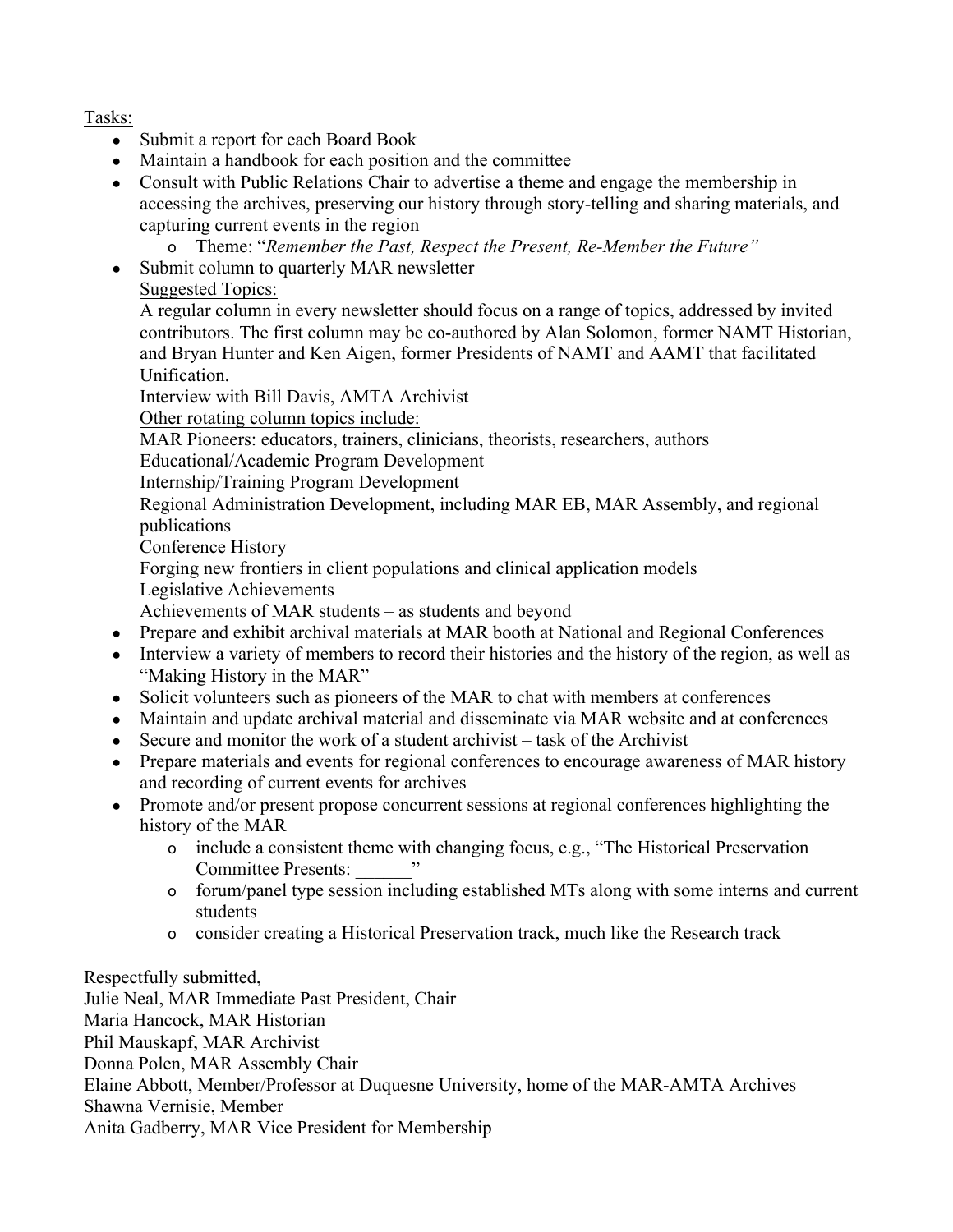## **MAR-AMTA Regional Secretary Report**

2016 MAR Regional Conference Harrisburg, PA – March 2016 Respectfully submitted by Noa Ferguson, MS, MT-BC

A. Since the AMTA National Conference in November 2015, the MAR Executive Board has put 4 items to a vote. The topics and results of the items put to a vote amongst the Board are as follows:

#### **1. Topic:** *Voting in New Pennsylvania and New Jersey State Task Force Members, as presented by Committee Chair, Maria H. Fay*

**Method of Voting:** E-mail, February 11, 2016

**Results**: The Board voted to approve the addition of Kristyn Beeman to the PASTF, and Amanda Latham to the NJSTF.

## **2. Topic:** *Creation of a NYSTF Subcommittee to Address Membership Inquiries Related to Reimbursement, as proposed by NYSTF Chair, Donna Polen*

**Method of Voting:** E-mail, February 11, 2016.

**Results:** The Board voted to approve the creation of a NYSTF subcommittee to address membership inquiries related to reimbursement.

#### **3. Topic:** *Temporary \$10,000 Transfer from the Main MAR Bank Account to the Regional Conference Bank Account, to cover up-front Conference Hotel, AV, and Entertainment fees* **Method of Voting:** E-mail, February 13, 2016.

**Results:** The motion carried to approve the temporary transfer of funds from the main MAR bank account to the regional conference account.

#### **4. Topic:** *Voting for Nominating Committee for Special Election for VP-Elect for Conference Planning, and Nominees for New Treasurer-Elect and Government Relations Char-Elect Positions* \* **Method of Voting:** E-mail, February 27, 2016.

**Results:** The Board voted to approve the creation of a nominating committee for special election for VP-Elect for Conference Planning, and nominees [as listed by Julie Neal] for new Treasurer-Elect and Government Relations Chair-Elect positions.

\* Please Note: Julie has formed a Nominating Committee to secure one more nominee for the special election for Vice President-Elect for Conference Planning, as well as to secure potential nominees for the soon-to-be-proposed new positions of Treasurer-Elect and Government Relations Chair-Elect.

She is submitting to the Board for approval to serve on the Nominating Committee, following the MAR-AMTA Bylaws on this topic:

### **Article VI - Elections, Terms of Office, and Vacancies**

**Section 1.** A Nominating Committee consisting of the Immediate Past President, who will serve as chair, and five (5) professional regional members representing five (5) different areas of the Region shall be appointed by the President with the approval of the Executive Board.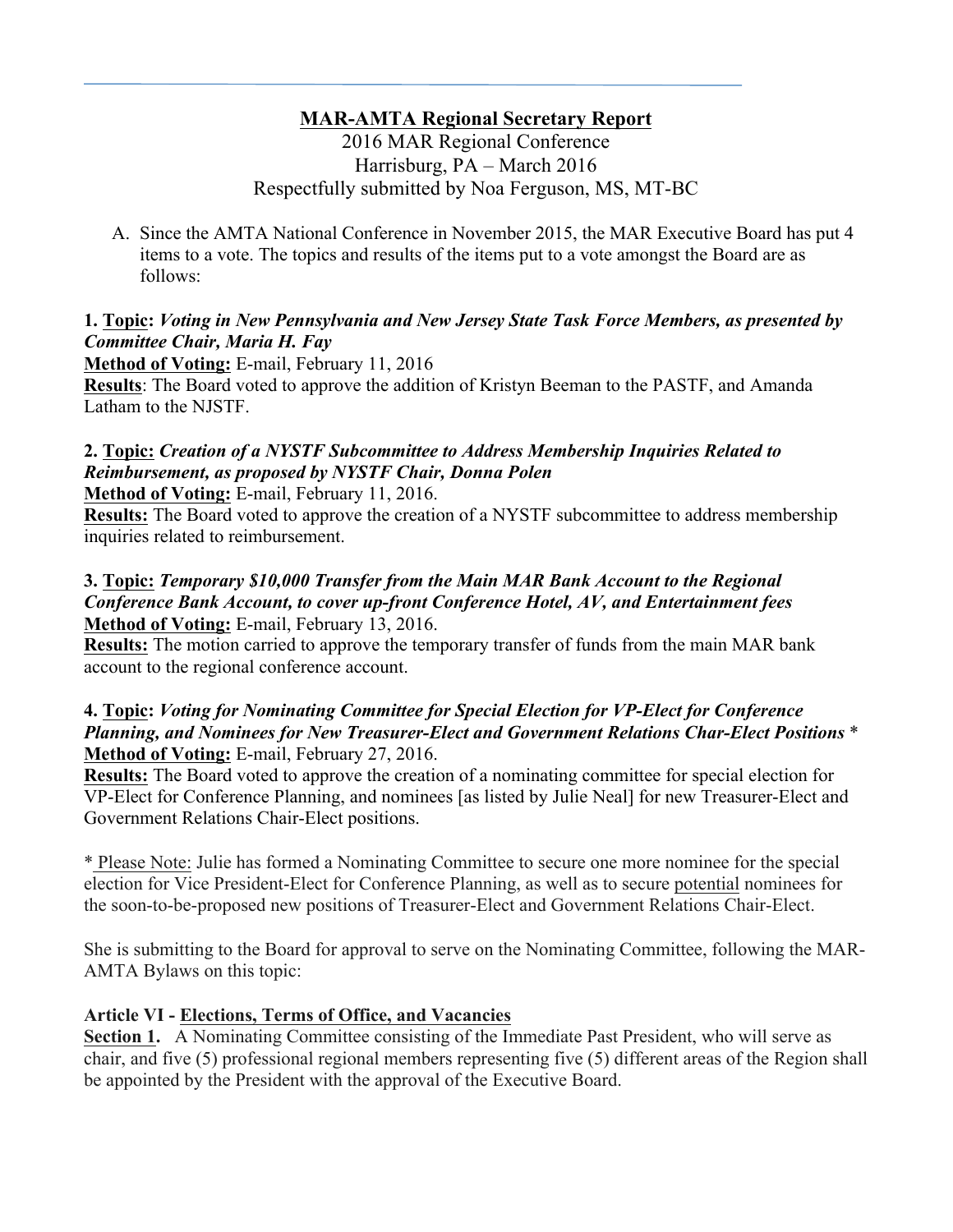Michael Viega (NY) (no approval necessary, as service on this committee fulfills a duty of the position in the MAR-AMTA Bylaws, Article III, Section 2.) Gary Verhagen (Northern VA) Maria Fay (Scranton, PA) Bob Miller (Pittsburgh, PA) Noel Anderson (Southwestern VA)

B. Thank you, President Ritter, for presenting current draft of the Secretary Policy/Procedure document. This was a collaborative effort between myself, Gabby, and Julie Neal, and I look forward to contributing additional content to the handbook on an ongoing basis in my capacity as regional secretary.

#### **MAR-AMTA VP Membership Executive Board Meeting Anita Gadberry**

Responded to new members; conference discount codes

Promoted conference support award through Facebook, twitter, and email One award Part of other money allotted toward calling drive

Calling drive-students, two rooms, two Assembly members (Donna and Elaine)

Thoughts on whether to limit how many consecutive years someone can receive the assistance award (for AMTA dues). This year one of the recipients also received it last year. However, that person was also someone that received all votes to receive it this year. It was awarded since there are no stipulations in place.

\$500 national conference scholarship for members to attend conference –in conversation with Conio about this so professional and student awards can be similar

> **MAR-AMTA VPCP Report Executive Board Meeting Patricia Winter, Ph.D., MT-BC Report submitted March 2016**

#### **Discussion Items**

- 1. Who pays airfare for AMTA representative(s) travel to regional conferences?
- 2. Increase in student members presenting do we want to offer a discount?
- 3. Impact of the \$1000 academic fee on advertising/sponsorship/donations from these institutions.

#### **Agenda Items**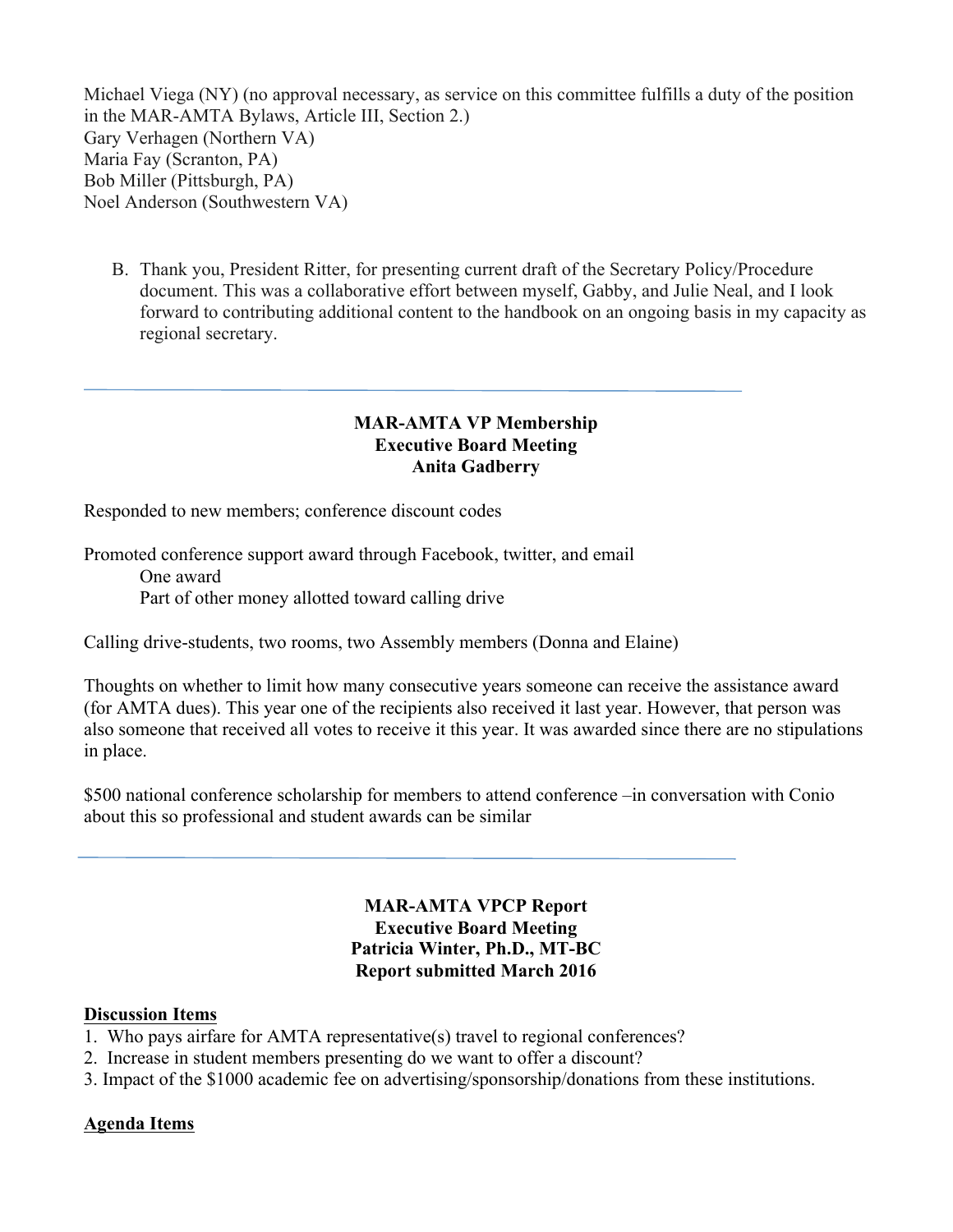- 1. Conference Thank You!
	- a. Welcome to Harrisburg, PA. Thank you to our conference council and the local committee for all of the planning, ideas, and dedicated work across the last 12 months
		- i. VP-elect of Conference Planning: Jenny Swanson
		- ii. Regional Event Planner: Tina Myers
		- iii. REP in training: Elaine Kong
		- iv. Regional Exhibits: Darcy Lipscomb O'Daniel
		- v. Continuing Ed Coordinators: Clare Arezina Wiemann & Laurie Keough
		- vi. Student Rep (MARAMTS VP): Megan Neil
		- vii. PR: Megan Resig
		- viii. Conference Treasurer: Molly Hicks
		- ix. Local Co-Hosts: Gene Ann Behrens and Emily Yoder-Frantz
			- 1. Instruments: Cassy Schoffstalls & Kim Glass
			- 2. Entertainment: Joanna Karns & Emma Watson
			- 3. Exhibits/Fundraising: Allison Dowling & Kristyn Beeman
			- 4. Publicity/Government Relations: Melanie Isaccs & Melanie Walborn
			- 5. Student Service Project: Vicki Rowe & Lauren Rowe
			- 6. Volunteers: Gretchen Patti & Vern Miller
			- 7. Registration: Matt Phillips
	- b. Thanks also to other MAR members who assist in the conference planning process:
		- i. Research Committee: Anthony Meadows and Gene Ann Behrens
		- ii. Special Target Population Networking lunch: Darcy Lipscomb
		- iii. Student Affairs Advisor: Conio Loretto
	- c. Thanks as always to the MAR executive board for continued support and collaboration in this great task of conference planning!
- 2. Harrisburg Updates
	- a. The new conference app was released on Monday, February  $29<sup>th</sup>$  via Facebook. Information concerning the app is also on the MAR website. Favorable reviews have already been received along with positive feedback about the interface.
	- b. Registration (as of 3/2/2016) is 610! Last year our registration capped out at 650 and the year prior capped at 519.
	- c. Current RegOnline revenue is \$68,059 this is prior to fees etc.
	- d. We also used RegOnline to capture our ads/exhibits/and sponsorship dollars and have accrued \$6,350 dollars. This has been a new venture to streamline the processes and to keep an ongoing record of the revenue generated through this arm of conference.
	- e. Conference offerings include one Pre-Conference Institute, eight CMTE Courses (including the free Internship Supervision and a fee-based ethics course). There are 95 concurrent sessions (including research and student tracks).
	- f. Highlights of conference events
		- i. David Ott Pre-Conference Institute: *Music Therapy and Substance Dependence: A Blend of Traditional and Contemporary Approaches,* a seven hour CMTE Institute facilitated by Kathleen M. Murphy, PhD, MTBC; Jim Borling, MM, MTBC, Fellow of the Association for Music and Imagery; Maria Carlini, MSOL, MTBC, Fellow of the Association for Music and Imagery; Lisa Jackert, MA, MTBC.
		- ii. Passages featured presentations during each concurrent session slot. Highlighting student and new professional offerings from the 2015 Passages conference.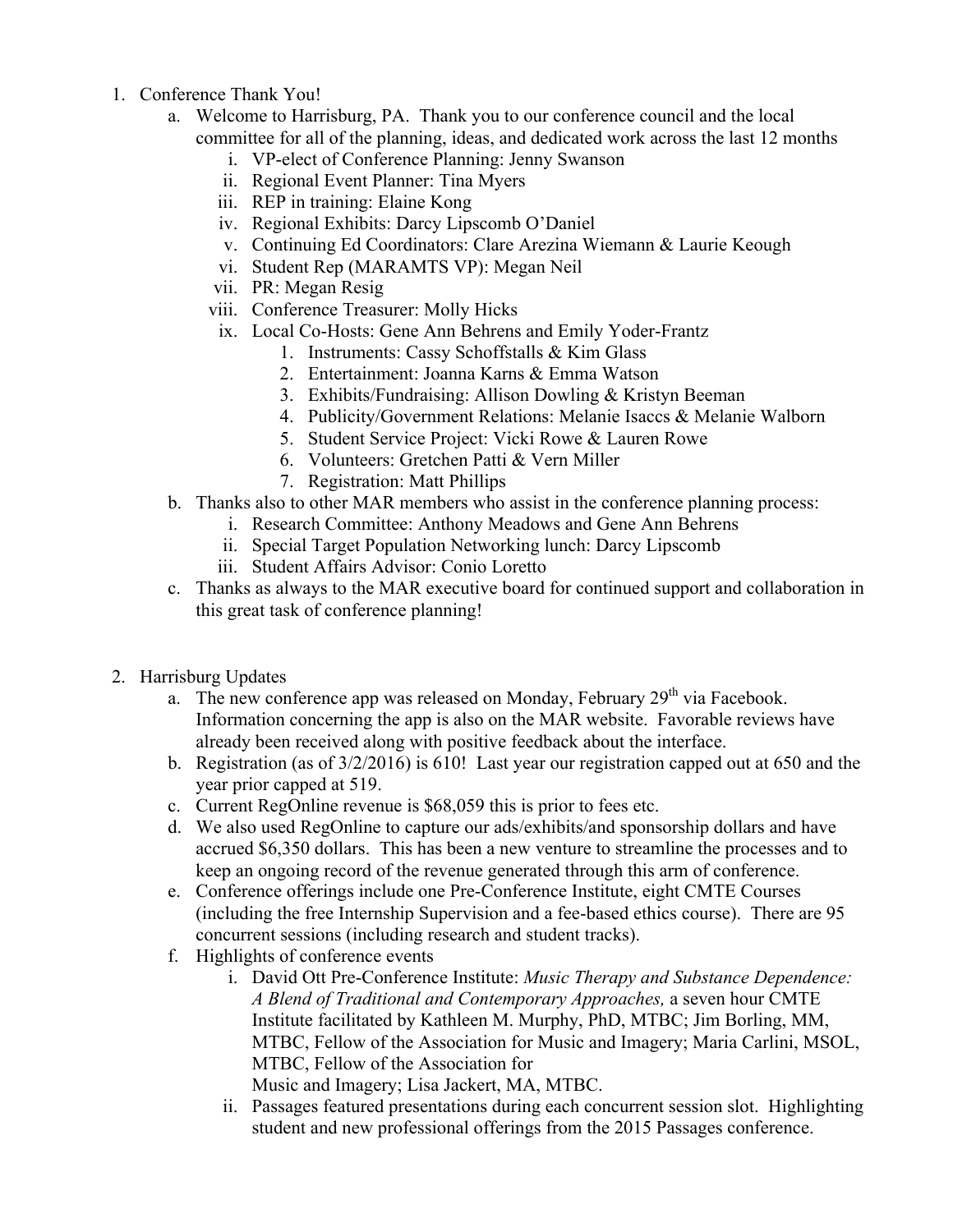- iii. Traditional events of the Awards Ceremony, Exhibit Hall Spectacular with Silent Auction and Yard Sale, Drum Circle, and Jam Room.
- iv. I will submit a more comprehensive final report at the fall board meeting after receiving individual final reports and position handbooks following conference.
- v. We have once again hired a conference photographer and have the capacity to collect photos via the app. The photos will be moderated by the MARAMTAS student secretary before being released to the MAR "public."
- 3. 2017 Conference
	- a. We'll be at the Hyatt Regency in Rochester, NY from March  $14<sup>th</sup>$ -19<sup>th</sup>, 2017.
	- b. Local Co-hosts will be Amanda Dimino, Lauren Faggiano, and Melinda Kurowski.
- 4. Process Improvements/Future Efforts
	- a. We continue to work hard to streamline all of our conference processes via the online call for papers, registration, the addition of exhibits/ads/sponsorship through RegOnline, the implementation of a conference app, and through the distribution and collection of online conference surveys. We will continue to monitor the functionality of these processes through attendee feedback and in conversation with conference planners through other regions.

Respectfully submitted, Patricia Winter, Ph.D., MT-BC 2015 MAR VP for Conference Planning

#### **GOVERNMENT RELATIONS**

Respectfully Submitted: Maria Hricko Fay

#### **GENERAL UPDATED/POINTS OF DISCUSSION**

- 1. **Government Relations Elect** On an ad hoc committee met to discuss the Government Relations – Elect Position. (See Julie's report.)
- 2. Met with Megan Resig and committee creating **PR Materials**, esp. to be used for Hill Days. It will hopefully be available to use this coming Hill Day in Harrisburg!
- 3. Talked with Brooke Carroll Lemchak regarding setting up a **PayPal Account for Government Relations** to handle the money exchange for advocacy trainings in the region. This is to eliminate task force members using their own PayPal accounts. This is in process.
- 4. Andi Farbman consulted with AMTA accountant and it was agreed that the income and expenses related to the task forces need to be accounted for because this is one area of non-profit management that is highly regulated by the IRS. The IRS 990 form requires that we account for direct lobbying and grassroots lobbying. With the increase of activity and advocacy training in MAR and now that money has been allotted in the MAR budget, careful record of this needs to be recorded. I will be discussing this with Andi Farbman and Judy Simpson so we can ensure that we are reporting this information appropriately. Andi Farbman also included Deb Benkovitz on this conversation as the Regional President Rep so that she can assist with updating the Regional Presidents regarding this information as well.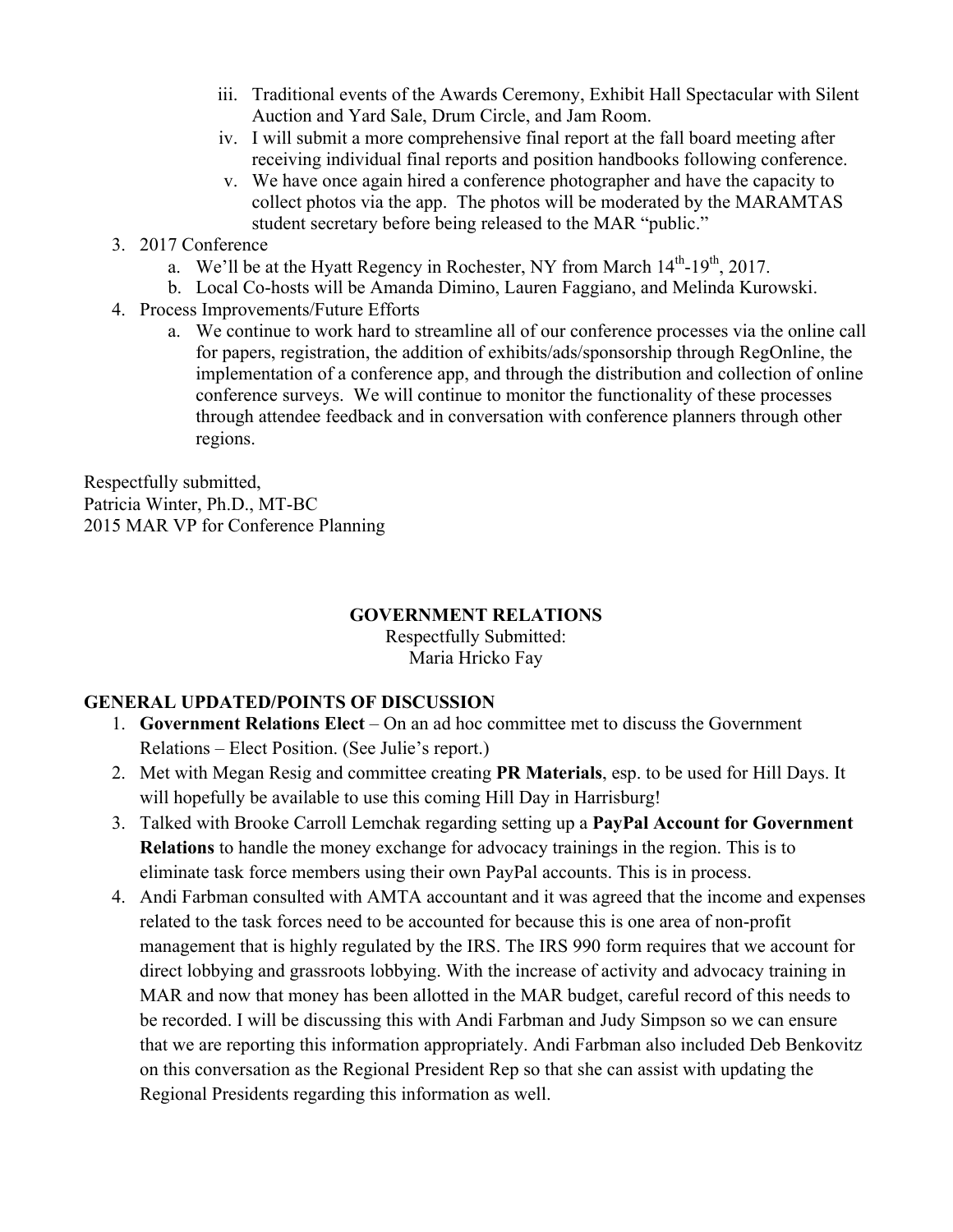- 5. Creating a Policy for task forces for the \$500/year budget per state task force. This is still in process.
- 6. The website is being utilized successfully for promoting task force work and progress. Policies may need to be created regarding the type of content to include on the website versus content information shared in emailed updates to state music therapists, as well as policies for social media since this is being utilized much more as well.
- 7. MAR is having an advocacy booth in conjunction with the AMTA booth at conference this year in the exhibits hall. Check it out!
- 8. I'd like to publically thank the MAR Task Forces for donating baskets to raffle off for the Silent Auction at conference.

#### **STATE UPDATES**

### **DESTF**

On January 18, 2016 Myself, Gabby Ritter, Julie Neal, Elizabeth Swartz, and Amy Rogers Smith met with Patricia Gonzalez via phone conference. Patricia J. Gonzalez, has been working on gathering information about SPED to work with Representative Melanie George Smith, to develop a recommendation that music therapy be included in a new state model for delivering services and education to children with special needs. At the June Board Meeting I will present to the Board about beginning a music therapy task force in DE. We decided to wait on this with the flurry of activity that is currently happening with active bills. If the Board has recommendations of music therapists in DE for the task force, please let me know!

**MDSTF** (Chair - Niki Runge and Tatyana Martin)

- 15 Minutes of Advocacy wrap-up.
- Members of the MD Task Force will be attending the Hill Day at Conference to gain an understanding of how to run a Hill Day as they are thinking about planning a MD Hill Day in the near future.
- Members of the task force attended an event in February with legislators with the Maryland Coalition of Families. Music therapy is an affected service that has been cut from funding in MD.

### **NJSTF (Chair – Paula Unsal)**

- NJSTF wants to welcome Amanda Latham to the task force! She is filling the position vacated by Gillian Zambor when Gillian moved out of state. Gillian was a great asset to the task force, attending and contributing to the hearing in December even though she was in the midst of a life change.
- **Another Successful Hearing** New Jersey's original bill (known as A4353) was released by the Regulated Professions Committee in December 2015; but there was not enough time in the 2015- 16 legislation session for further action and the bill was dropped. Assemblyman Bob Andrzejczak, the sponsor of the bill, re-introduced the bill on the first day of the new legislative session and also got it on the agenda for the first Regulated Professions Committee meeting in the new session, February 4, 2016. Testimony was given by Paula Unsal, Chair of NJSTF about music therapy in general and music therapy in New Jersey and the bill was unanimously released to the General Assembly! The new bill, now known as A783, also has a new primary sponsor,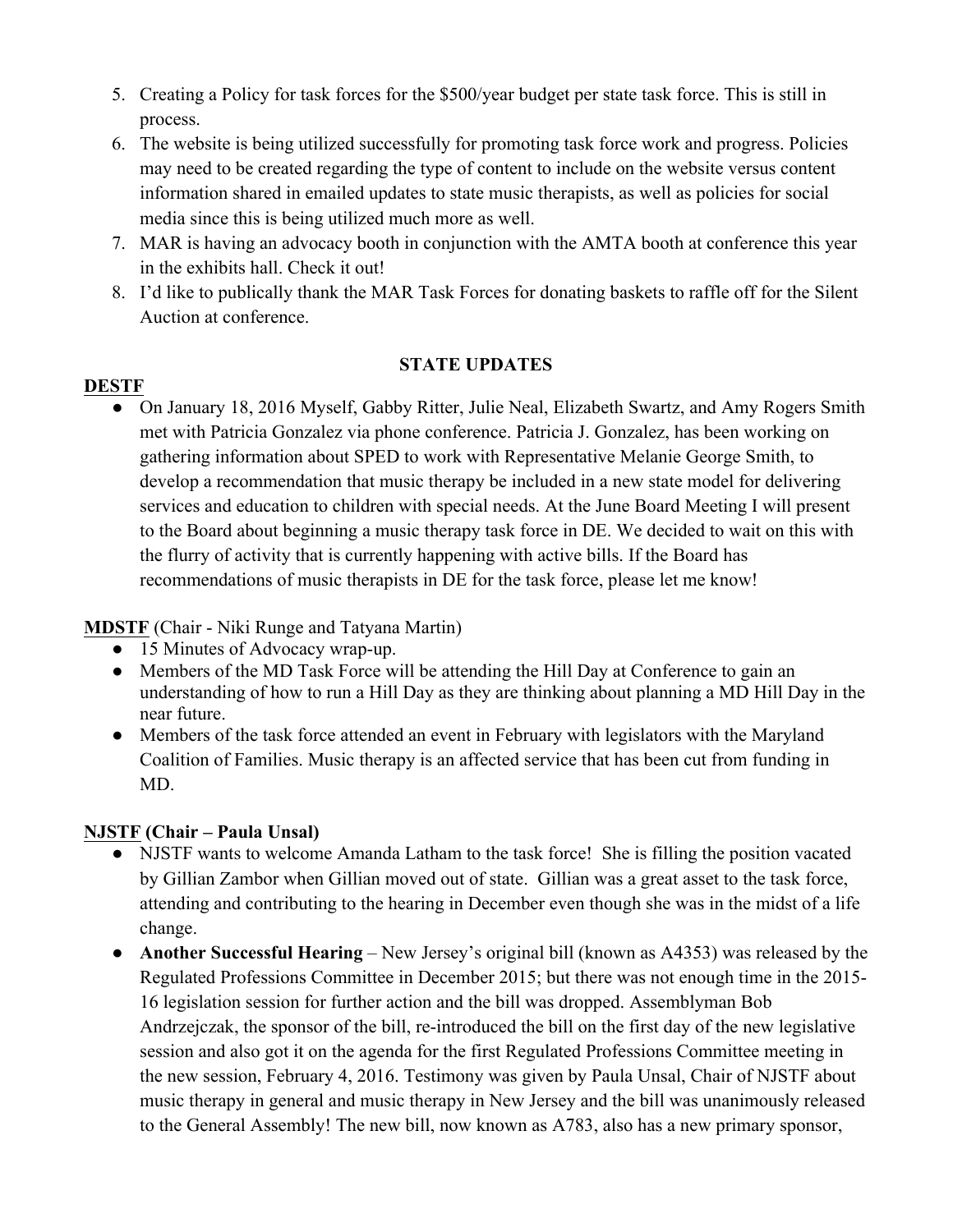newly elected Assemblyman Bruce R. Land from District 1. Task Force member Beth Walls now has all three legislators from her district as Primary Sponsors on New Jersey's bills!

- **Senate Bill S1601** The Music Therapist Licensing Act was reintroduced into the Senate by Senator Jeff Van Drew on February 16, 2016 as S1601, and has been referred to the Senate Commerce Committee. NJSTF can now begin advocacy in the Senate.
- **MAR Website Updates** Use the link www.mar-amta.org to check out our news article *Another Successful Hearing for NJ!* on the home page. Also check out new additions to the New Jersey Task Force page by clicking on Advocacy/Government Relations, locate Regional State Task Forces and click on New Jersey State Task Force. You can find, under Resources, the 2016 bills A783 and S1601 with updated language.
- **Social Media and Video Share** NJSTF is looking for videos/photos to use in legislator education.
- **Other Creative Arts News** The Drama and Dance/Movement Therapists licensing bill has been reintroduced in the 2016 General Assembly as A2477 and referred to the Regulated Professions Committee.
- **Opposition** The task force is responding to opposition from the Speech and Language Pathologists. They are currently in negotiations with amendment language to the bill.

**NYSTF** (Chair – Donna Polen)

- **NYSTF School Tour:** On February 21, 2016 the task force presented at NYU. Thank you to Ken Aigen and NYU for hosting the New York State Task Force. Thank you to the NYSTF for their service in educating New York Music Therapists. There was very important discussion and information that was shared. These workshops provide dedicated time for students, followed by an afternoon workshop for students and professionals alike. The task force covered information regarding the LCAT, issues pertinent to NY, and discussion regarding an authentic Music Therapy License in NY. The national team also joined via FaceTime and Skype. The following are dates for upcoming tours:
	- **1. SUNY Fredonia** Sunday, April 3, 2016
	- **2. Nazareth College** Saturday, September 24, 2016.
	- **3. Molloy**  In negotiation
- **Medicaid and other service provision concerns** NYSTF continues to follow issues related to Medicaid regulations as well as other concerns related to reimbursement and the provision of music therapy services in New York. Work was done with the national team in creating an extension of the task force that will concentrate exclusively on these issues. The MAR Board approved by vote the creation of the NYSTF sub-committee, *The NYSTF Reimbursement Team.*
- **Mandatory Continuing Education Requirements for LCATs** At their January 11, 2016 meeting, the Professional Practice Committee of the Board of Regents recommended that proposed rules for continuing education requirements for LCATs be added to the regulations as written and enacted as scheduled on January 1, 2017. You can read the PPC meeting report here: https://www.regents.nysed.gov/report/jan-2016/professional-practice and review the full document as submitted to them, including a summary of public comments and the Department responses, here: https://www.regents.nysed.gov/common/regents/files/116ppca4.pdf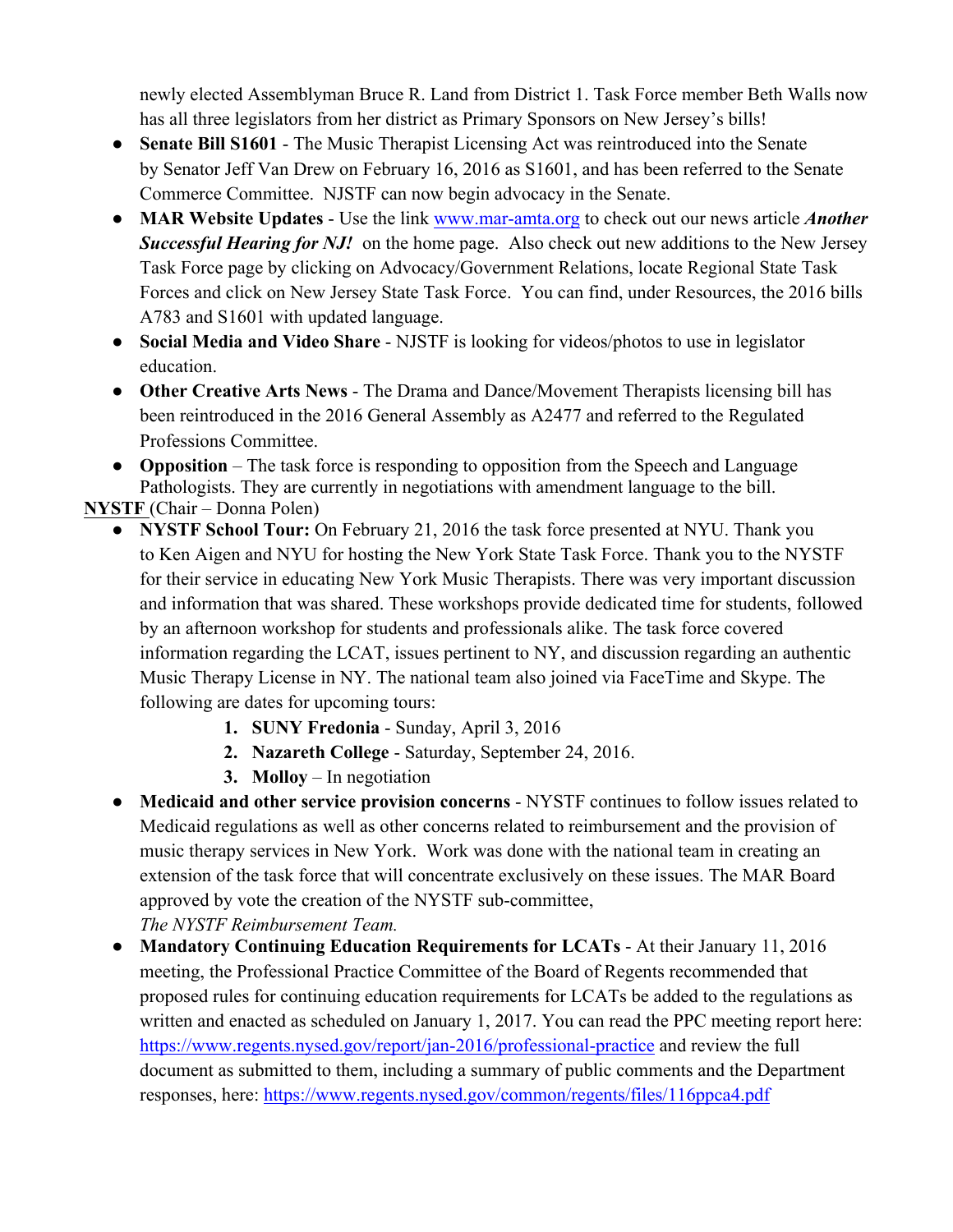- **NYSTF at the MAR conference in Harrisburg -** For detailed information and the opportunity to discuss recent changes and upcoming efforts for the recognition of music therapy in NY, the NYSTF is presenting a concurrent session at the conference. *The State of Music Therapy in New York State* is scheduled for Saturday, March 19 from 11:00-11:50 a.m.
- **Music Therapy License** The task force is currently drafting continuing competency language for the MT licensing bill.
- **Student Task Force Member Role** This continues to be worked on and discussed**.**

**PASTF** (Co-Chairs - Nicole Hahna, and Melanie Walborn)

- Task force member Vern Miller stepped down from the task force due to increase in family responsibilities. The task force welcomes Kristyn Beeman to the task force as the newest member.
- **HILL DAYS!!!!!!** (Participants can earn up to 15 FREE CMTE'S!)
- There are two back-to-back Hill Days at conference. An online training was held Tuesday evening with Hill Day visits with state **legislators** on Wednesday. This Hill Day was sponsored by AMTA and was PA specific. An in-person training will be held Wednesday evening with both professionals and students and have a more broad advocacy focus. Hill Day visits will be Thursday morning with state **legislative staff** and a drum circle will be held in the capitol. This event was sponsored by MAR. The Student Service Project was done in conjunction with this second Hill Day event. Bravo to the MANY groups of people who worked together on these events to make this the biggest Music Therapy Hill Day (by far) event in the country!
- **PA Hearing** The bill will have its first informational hearing on Tuesday March 22. Members representing the PASTF, MAR, and AMTA will be at this hearing to give testimony.
- **Opposition** The PA Bills are also raising some opposition from Speech and OT's the task force is monitoring and negotiating this.
- **Office of Developmental Programs in the PA Department of Health and Human Services** The task force continues to follow-up and make sure that music therapy is included in the Waiver.

**VASTF** (Chair- Briana Priester)

- The task force is researching the state regulations to see if any language needs to be updated, changed, or added. They are also researching other related professions in the state and how they are regulated in the state.
- The task force will be updating the state fact sheet.
- Task force member Tom Sweitzer has been meeting with Senator Jill Vogel who has expressed great interest in supporting music therapy in VA. She is ready to assist the task force with whatever is needed. Senator Vogel had drafted a bill without consulting the VASTF but the task force thought it best to wait, educate, and garner the support of the music therapists in VA first before proceeding. Senator Vogel was receptive to this.
- The task force met in person on February 27, 2016 from 10:00 4:00 PM to strategize and to get to know one another since they are a new group. They met at Tom Sweitzer's "**A PLACE TO BE**" in Middleburg, VA. Judy Simpson from the national office also attended the event.

### **WVSTF (Chair – Amy Rodgers Smith)**